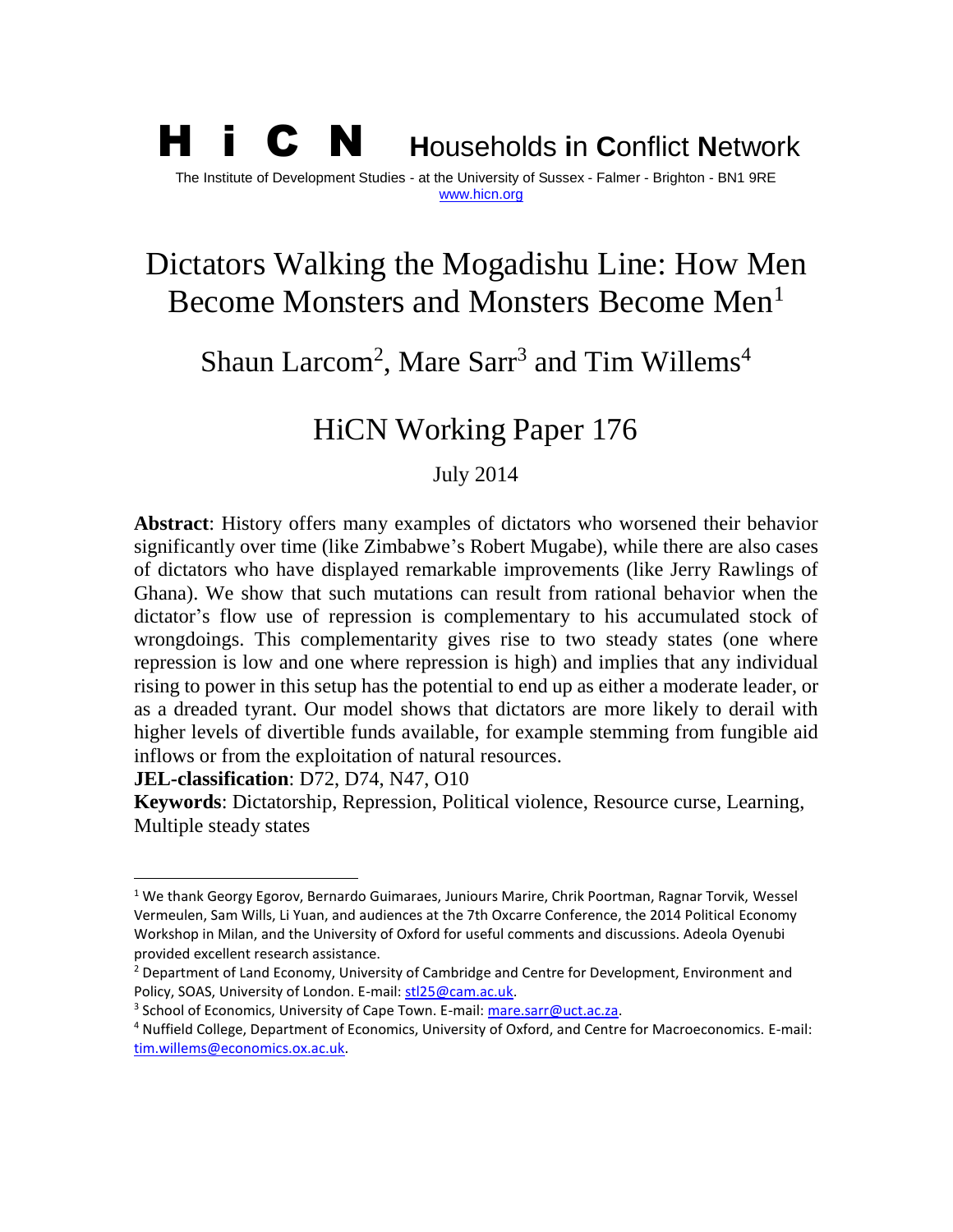### 1 Introduction

Let them hate me, as long as they fear me.

Caligula, Roman Emperor from 37 to 41 AD.

At some point in the second half of the 20th century, the world was in a state of excitement. The reason was that the white government of an African country had just announced the discharge of a prominent freedom fighter with a history within the South African ANC. After decades of tireless struggle for freedom and majority rule, he was convincingly elected to lead his country. Despite past grievances, he advocated reconciliation between blacks and whites upon assuming presidency - a position that he started to fulfill with success. This didn't go unnoticed and the freedom-fighter-turned-politician was soon inundated with international honours (including a knighthood by Queen Elizabeth II in 1994). His name, however, wasnít Nelson Mandela. It was Robert Mugabe.

Anno 2014 the above paragraph may be hard to believe, but upon installation in 1980 (and even during his early years) Mugabe was regarded as a benevolent and highly competent ruler of his country - a view that was widely shared among Zimbabweans, non- $Z$ imbabweans, and international organizations.<sup>1</sup> During the 1980s, Mugabe's government also achieved impressive successes: the country saw double-digit growth rates, high school enrolment rates increased from 2 percent to 70 percent, while literacy rates rose from 45 percent to 80 percent. Because of his contributions to reconciliation, Mugabe was even short-listed for the Nobel Peace Prize in the 1980s (Nordlinger, 2012: 243).

By the late 2000s, however, things had gone horribly wrong: over 90 percent of all Zimbabweans were unemployed, a fifth of them HIV-positive, and about 25 percent of the population had fled the country to look for a better life elsewhere. Many of those remaining in Zimbabwe lived under great fear and repression, with Mugabe stating in a 2003 speech that he would act like "a black Hitler tenfold" against any opposition. In order to finance the military, excessive money creation made inflation soar to 231 million percent in 2008. Meanwhile, life expectancy for Zimbabwean men fell from 58 years in 1991 to 45 years in 2006. Female life expectancy nearly halved from 61 years in 1991 to no more than 34 years in 2006 (Holland, 2008: xxi).

<sup>&</sup>lt;sup>1</sup>On September 5 1986, *The New York Times* for example wrote in an editorial that "Zimbabwe under Mr. Mugabe's leadership remains one of Africa's success stories (...) His sensible economic policies have kept the countryís key agricultural sector healthy. His responsible treatment of the white remnants of colonial Rhodesia has checked the áight of a skilled minority. Even the debilitating relations between black tribes seem to be less tense". When Mugabe won the Hunger Project Prize in 1988, he was credited with turning Zimbabwe into the "agricultural success story" of Africa, with his agricultural programs "[pointing] the way not only for Zimbabwe but for the entire African continent".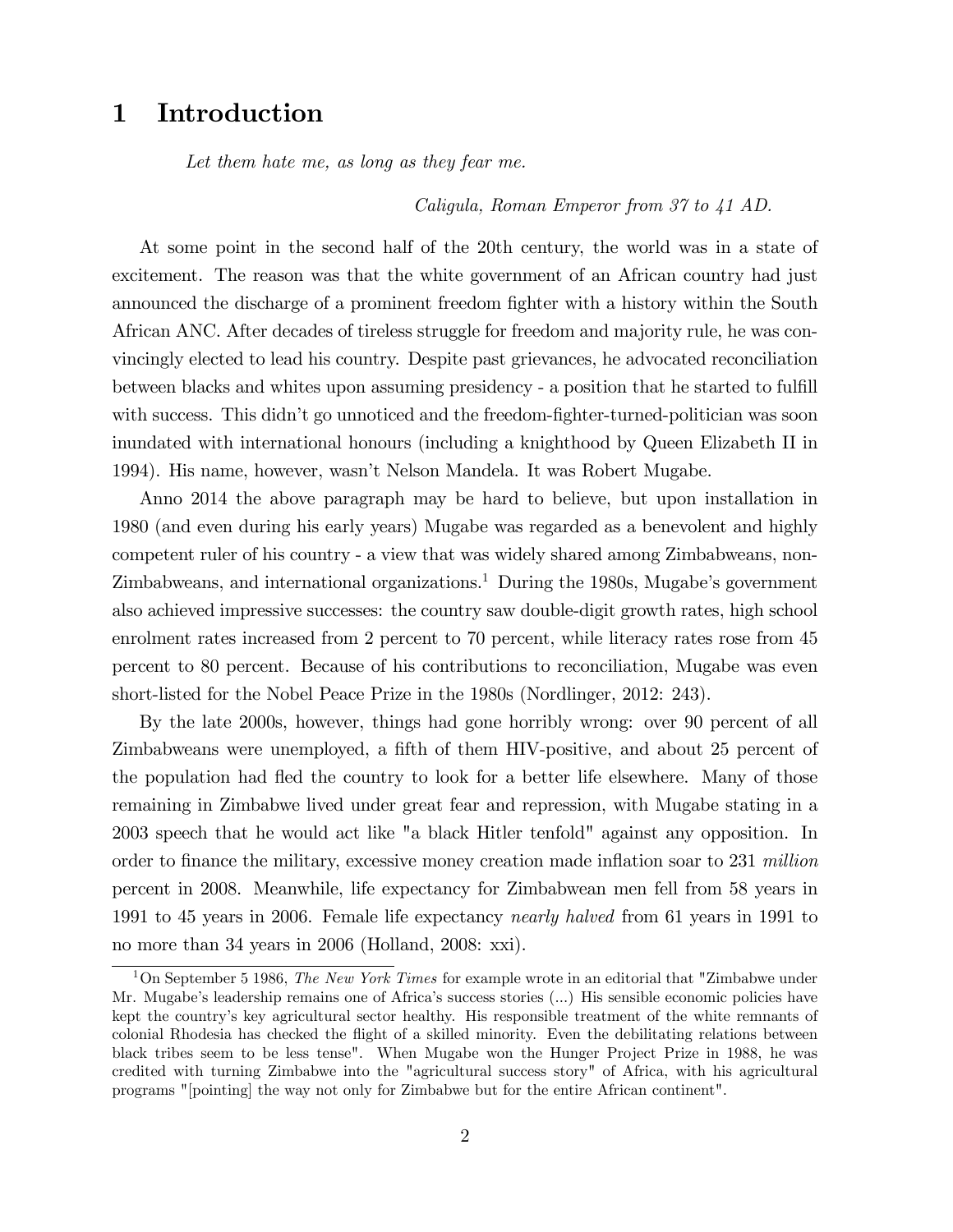In this paper, we ask how it is possible that someone who looked to be a promising ruler during his early years,<sup>2</sup> subsequently became such a dreaded tyrant. This seems to be a pattern: next to the curious case of Robert Mugabe, there are many more examples of leaders who started out in a promising manner but later turned into the most vicious dictators. Some notable cases include:

- Caligula: when he accepted the powers of Principate in 37 AD, he made a promising start by reintroducing elections for magistrates, by aiding those who lost property in fires, and by recalling Senators who were unjustly sent into exile by his predecessor Tiberius.<sup>3</sup> But some two years into his reign, Caligula turned into one of the most vicious and oppressive dictators that the Roman Empire would ever see (for example executing people for criticizing the way he dressed).<sup>4</sup> "Let them hate me, as long as they fear me" allegedly became his motto. While some scholars hypothesize that only a mental illness can be to blame for this mutation, others disagree and believe that Caligula remained a rational and calculating individual throughout (see Winterling (2011)). In this paper, we will indeed show that it does not take a mental illness to bring about such a remarkable deterioration in behavior.
- Kwame Nkrumah: after gaining a PhD from the LSE, returning home and serving time as a political prisoner, Nkrumah was elected Prime Minister of Gold Coast (present day Ghana) in 1952. His successful policies (which included the construction of many schools and hospitals, and nearly doubling the country's literacy rate) made him very popular. However, from 1954 onwards, things started to change: when cocoa prices rose from £150 to £450 per ton, Nkrumah refused to pass any of the gain on to farmers - increasing export duties instead. This policy of rent extraction led to bloody clashes and riots, which Nkrumah answered with repression. In 1958 he passed a law that allowed imprisonment without trial, while he declared

<sup>&</sup>lt;sup>2</sup>That is not to say that Mugabe had a flawless start. While the consensus view is that he did more good than harm during the first ten years of his reign, it certainly was not all good from the beginning: he for example already repressed certain political opponents during the 1980s (see especially Godwin  $(2010)$ ), although it has been argued that the underlying conflict was actually fuelled by external forces (South Africaís apartheid regime in particular, see footnote 9 below). What does seem undisputed is that Mugabe's behavior *deteriorated* significantly over time, which is the focus of this paper.

<sup>&</sup>lt;sup>3</sup>The Roman historian Flavius Josephus wrote that Caligula "administered the Empire quite highmindedly during the first and second years of his reign. By exercising moderation he made great advances in popularity both with the Romans themselves and with their subjects" (Antiquitates Judaicae (18.256)).

<sup>4</sup>Grabsky (1997, Ch. 3) attributes a similar development to Nero (who ruled from 54 to 68 AD): while he did very well for the Roman Empire in the first five years of his reign, Nero subsequently faced violent protests - sparked by the tax increases that he implemented to Önance the construction of his "Golden House". This allegedly turned him into an oppressive tyrant.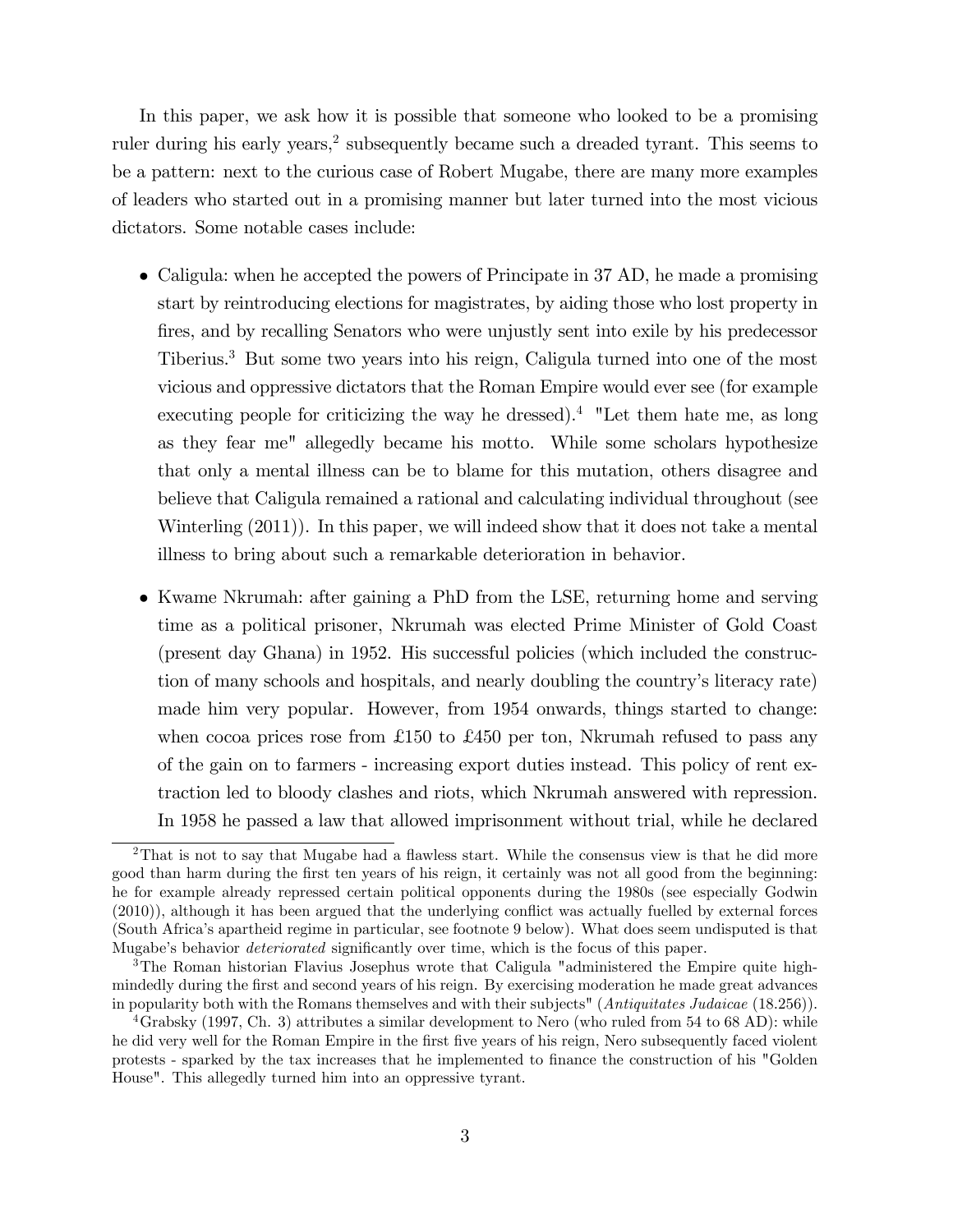himself "President for life" in 1964. When he was overthrown in 1966, this was greeted with great enthusiasm among the Ghanaian population. Back then, The New York Times reflected on the excesses of his dictatorship and concluded that Nkrumah had at some stage crossed "a point of no return".

- Ferdinand Marcos: during his first term as President of the Philippines (which began in 1965), Marcos made significant progress on agriculture, industry, and education and was generally well-regarded - also internationally.<sup>5</sup> In the run-up to his second electoral victory in 1969 he campaigned on the success of his "rice, roads and schools" program. Yet, in the early 1970s, his administration faced violent insurgencies from those who were dissatisfied with ongoing corruption (Mijares, 1986). In response to these protests, Marcos imposed martial law in 1972 and used the opportunity to eliminate his main political rivals. Marcos' later years in power were characterised by heavy repression (through political detainments, tortures, and killings), cronyism, and even greater corruption. He was forced to flee the country in 1986 and lived in exile in Hawaii until his death in 1989.
- Bashar al-Assad: succeeding his father as President of Syria in 2000, this Londontrained eye doctor made a promising start. He released over 600 political prisoners, closed the notorious "Mezzeh prison" (turning it into an institute for historical science), and relaxed limits to freedom of expression by tolerating critical media and permitting the use of mobile phones and internet. Consequently, many observers spoke of the "Damascus Spring" (cf. Human Rights Watch (2007, Ch. 3)). This Spring however turned out to be short-lived, as the regime had turned more repressive than ever by  $2005<sup>6</sup>$  With the start of the Syrian Civil War in 2011, Assad's behavior has continued to worsen (the suspected use of chemical weapons against his own population in 2013 is only one example of this).

While the above list is far from exhaustive (similar deteriorations in behavior have been attributed to Nicolae Ceausescu of Romania, to Alberto Fujimori of Peru, and to Muammar Gaddafi of Libya) history also offers examples of dictators who started off in an unpromising (and even malevolent) manner, but showed remarkable improvements in their actions over time. The archetype along these lines is Ghanaís Jerry Rawlings (Bueno de Mesquita and Smith, 2011: 218-222). Immediately after taking power in December 1981,

<sup>&</sup>lt;sup>5</sup>For example, on November 19, 1967 The New York Times wrote that Marcos "in his first two years in office has laid the beginnings of a breakthrough toward agricultural self-sufficiency by use of improved seed strains and construction of rural roads".

 $6$ See e.g. "The Enigma of Damascus" in The New York Times of July 10, 2005.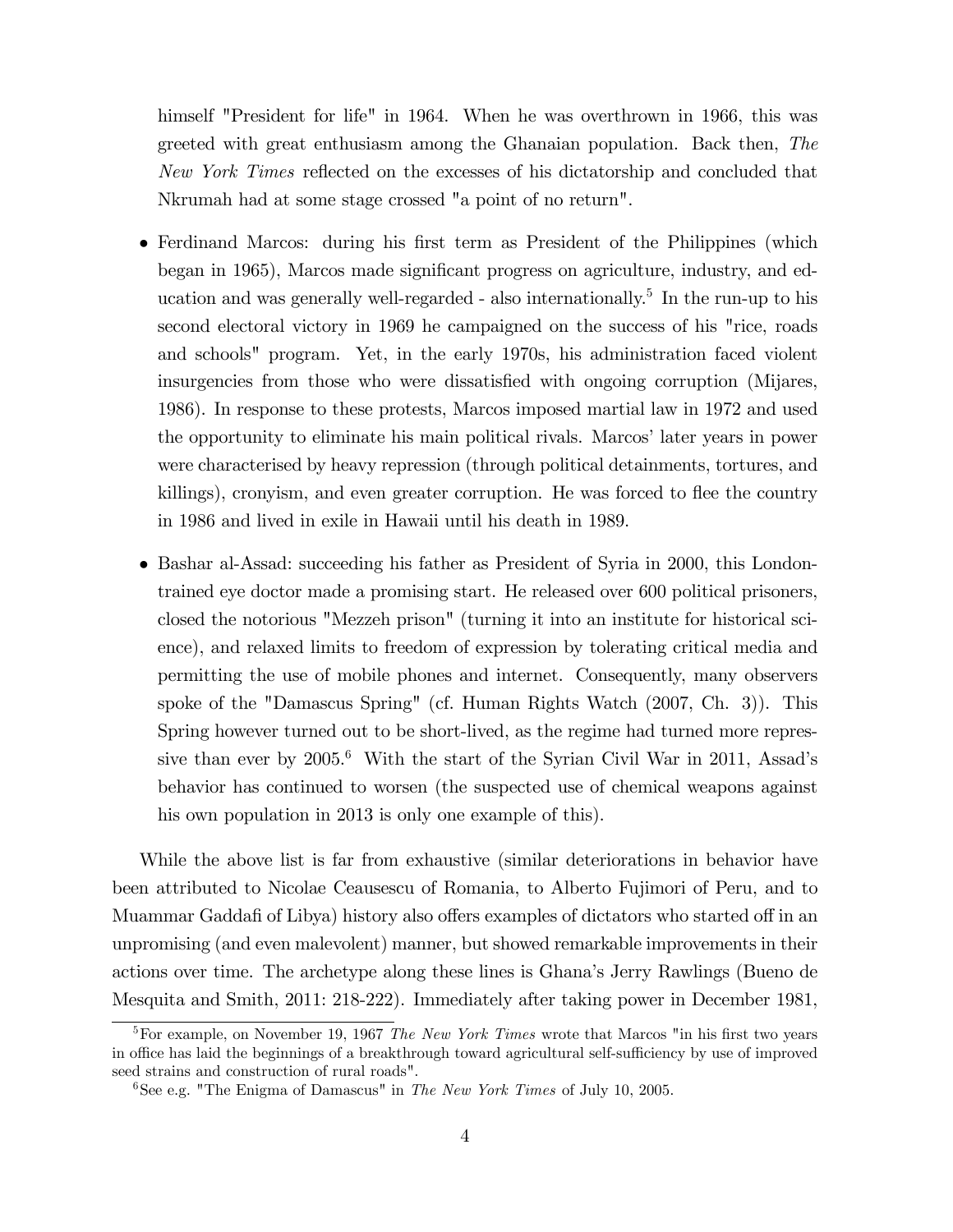he began a wave of oppression through killings, arrests, and torture, while he simultaneously ended free press. Subsequently, however, Rawlings was rapidly confronted with rising unrest among the local population (as well as with pressure from the international community), which turned him into, what Bueno de Mesquita and Smith (2011: 222) call, "a reluctant democrat". Notwithstanding his questionable motives, Rawlings had become a poster boy for the IMF and World Bank by the early 1990s and was credited with playing a key role in Ghana's process of development and democratization. In December 2000, Rawlings stepped down per his own constitutional mandate (he had served for two terms already) and made room for the democratically elected John Kufuor, his main rival and opponent in the 1996 election. In doing so, Rawlings established the first peaceful transition of power in Ghana since the country's independence in 1957.<sup>7</sup>

Again, Rawlings is not the only case of a dictator whose behavior mutated for the better. Other examples include:

- Kenneth Kaunda: upon taking power in Zambia in 1964, Kaunda unveiled himself as a repressive autocrat. By 1972 he had transformed Zambia into a one-party state and from 1976 onwards he even governed through emergency rule. During the 1980s, however, swayed by anti-government demonstrations, Kaunda's regime became less repressive and in 1990 it eventually legalized opposition parties. After losing the multiparty 1991 elections, Kaunda peacefully handed power to the election-winner Frederick Chiluba. Since then, Kaunda has received many awards for his contributions towards the development of Zambia, including numerous honorary doctorates, the second Ubuntu Award (the Örst recipient being Nelson Mandela), and the African President-in-Residence Fellowship at Boston University. Commenting upon that honour, *The New York Times* wrote on November 13, 2002 that Kaunda "would not have been eligible if the fellowship had been around thirty years ago, around the time he banned multiparty politics. Over the years, however, he became a democrat."
- Daniel arap Moi: his Presidency of Kenya can also be divided in two parts. The early period from 1978 until 1991 is typically characterized as a time of heavy corruption

<sup>&</sup>lt;sup>7</sup>On Rawlings' remarkable story, also see *The Guardian* of January 5, 2001. There it is written that "in 1981 Jerry Rawlings gained power in a coup. For years (...) he allowed opponents to be persecuted and murdered. Then at the beginning of the 90s, he changed. He allowed democratic elections and gave citizens a liberal constitution. This has now prevented him from holding office for a third term. And [he] kept to this". Similarly The New York Times of January 9, 2009 notes that "Africa's vast stage has seen many complex players, but few match the contradictions of Mr. Rawlings, the ruthless military man who seized power at the age of 31 and then oversaw the summary executions of his rivals, only to later usher in a new era of prosperity and democracy. Mr. Rawlings (...) was an unlikely savior".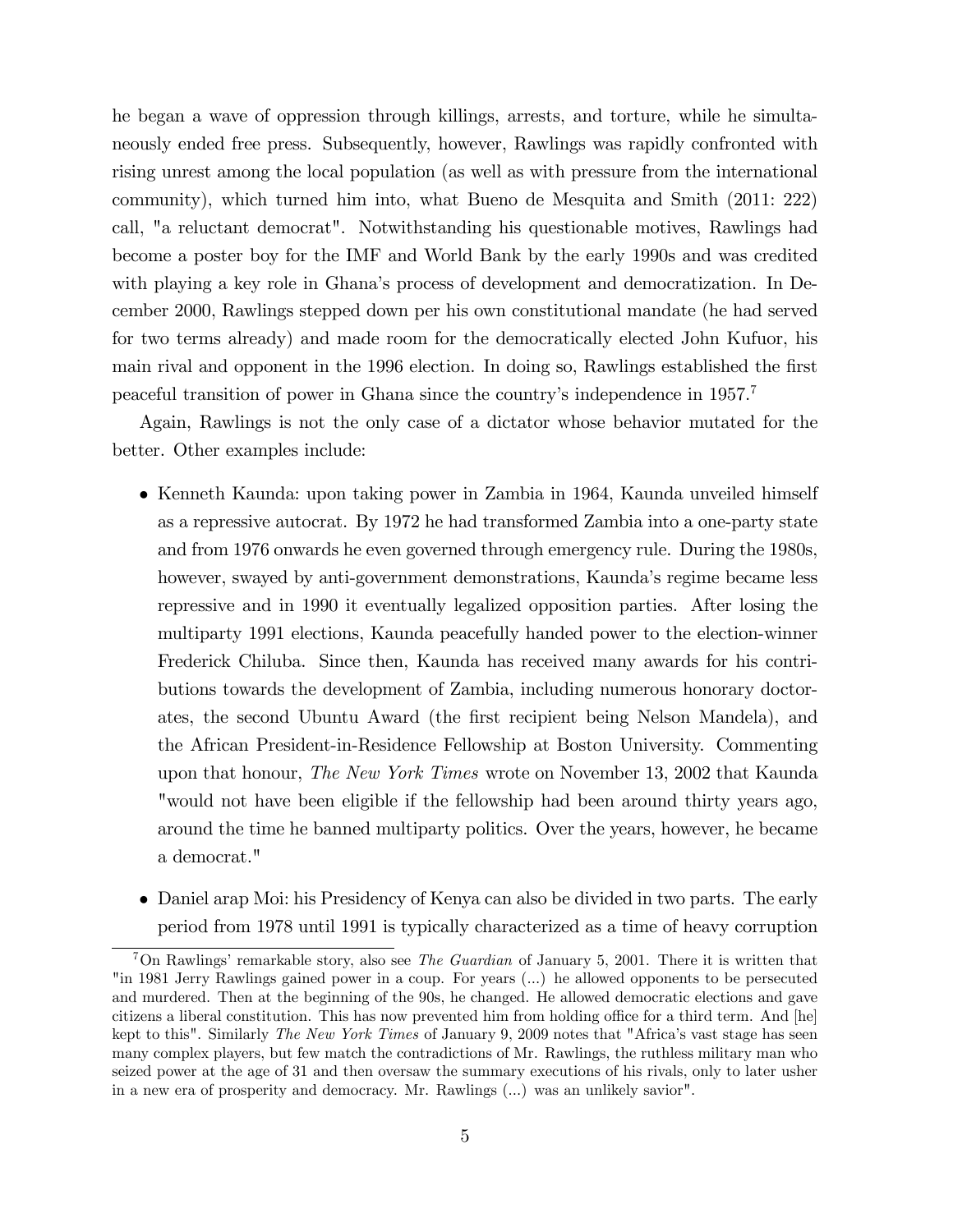and repression, while the later phase from 1992 until 2002 is seen as a period during which his behavior improved: he reduced the amount of repression, restored the multiparty system, and loosened restrictions on freedom of speech. Being barred from reelection in 2002 (by his own 1992 constitutional change), Moi chose not to amend the constitution but gave his support to Uhuru Kenyatta instead. When the latter faced electoral defeat by Mwai Kibaki, Moi transferred power peacefully nevertheless. The improvement in Moiís behavior is attributed to a combination of both internal resistance (most notably the "Saba Saba uprising" of July 1990), as well as to reduced US support for Moi's anti-communist regime (which became of less strategic interest after the collapse of the USSR; see e.g. FES (2003)).

 Chun Doo-hwan: upon taking power in South Korea through a military coup in 1979, General Chun's initial period of control was extremely brutal. He imposed martial law, banned all political activity, and censored the media. In May 1980, Chun oversaw the "Gwangju massacre", where several hundred protesters were killed by government troops. Subsequently, his behaviour improved: he lifted martial law in 1981 and wrote a new constitution limiting the President's term to 7 years. In the following year he removed a longstanding curfew, released political prisoners, and lifted the ban on political activities. These moves led to a resurrection of violent activism, but this time Chun did not declare martial law: he relied upon riot police rather than the military to deal with the protesters, apparently wishing to avoid another massacre (Kim, 2007). Adhering to his own constitution, Chun stepped down in 1988 and transferred power to the election-winner Roe Tae-woo, who became South Korea's first democratically elected President.

This paper presents a new theory (focused on explaining the use of repression) which is able to rationalize these remarkable mutations - both for the better, as well as for the worse. We will show that such transformations can arise *without* having to allude to a sudden exogenous change in the dictator's preferences through a mysterious mental illness (which is for example often done in the case of Caligula).

In our model, citizens are able to oust a dictator via a revolution, but the dictator can reduce the probability of being overthrown by exercising repression (which can take the form of restricting freedom of speech, imprisoning or executing opponents, and so forth). Particularly motivated by recent events in Northern Africa, where various dictators were overthrown, we allow revolutions to succeed. Herewith, we relax the often-made assumption that revolutions do not occur in equilibrium (see e.g. Acemoglu and Robinson (2006, Ch. 6, 11) and Guimaraes and Sheedy (2013) on this assumption).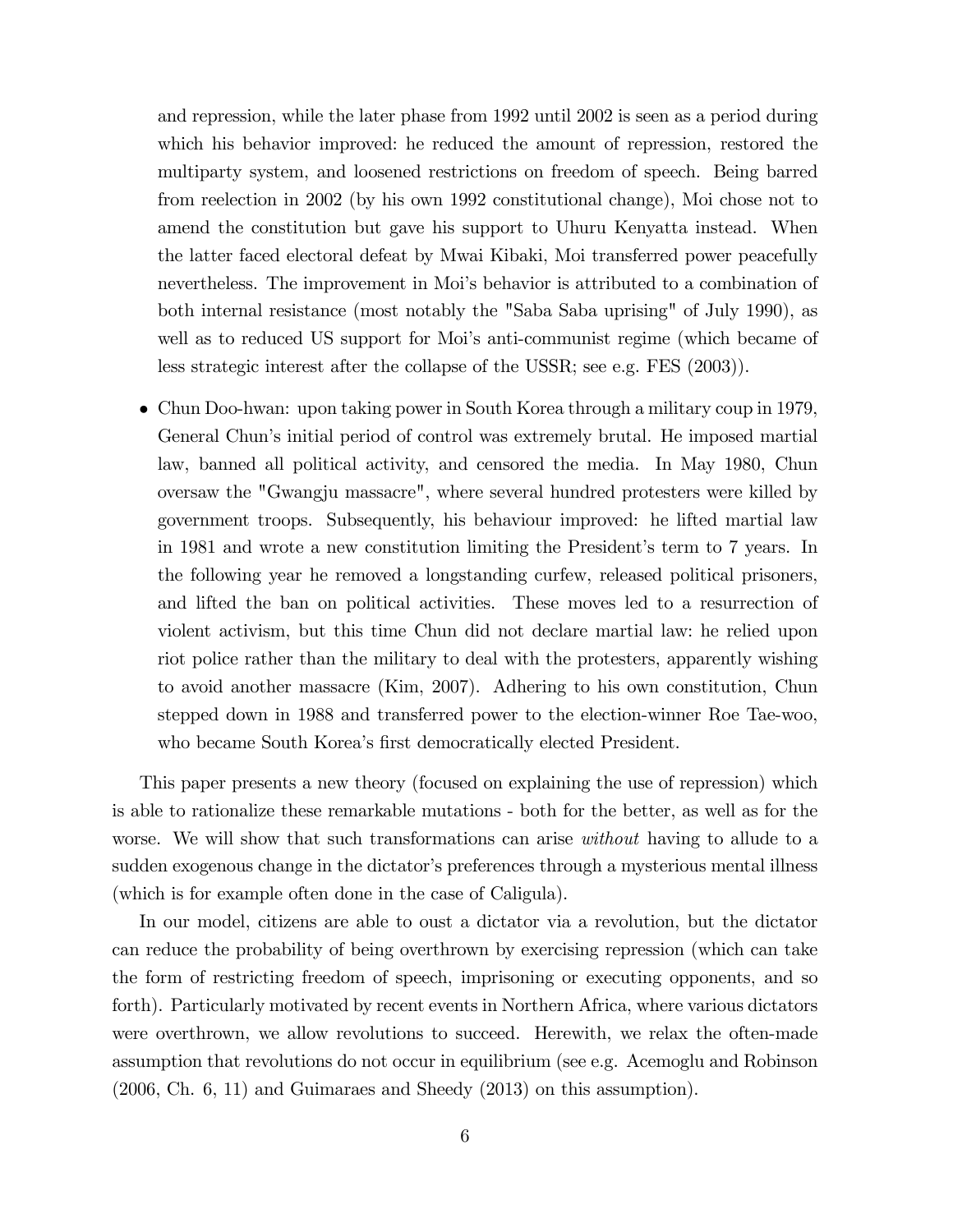The key notion underlying our results is a complementarity between a dictator's flowuse of repression and his "stock of past wrongdoings" (a novel concept that plays a central role in our model): when a dictator has committed wrongs in the past (of whatever form), he fears retribution for these bygone offences once overthrown and he becomes more willing to use repression (so as to reduce his probability of being ousted, and hence punished).<sup>8</sup>

Anecdotal evidence indeed suggests that this mechanism has played an important role in explaining the use of repression for many of the aforementioned cases. Asked what has happened to Mugabe's heart, his ex-spin doctor Jonathan Moyo for example notes that "Gukurahundi<sup>9</sup> (...) is hanging over Robert Mugabe's head, partly explaining his desire - or his need - to continue in office until he dies" (Holland, 2008: 183). For similar reasons, Godwin (2010: 122) highlights the view that Mugabe is a "prisoner of his own past", while Godwin also quotes the Zimbabwean politician Roy Bennett as saying that "[Gukurahundi] remains Mugabeís biggest motive for holding on to power: he fears that if he leaves office he will become victim to  $(...)$  retributive justice, the real blood-revenge."

We will show that such stock-flow complementarity in wrongdoings leads to the emergence of two steady states: one is characterized by light repression, while the other steady state comes with heavy repression. As a result, our model can give rise to both remarkable improvements in dictator-behavior, as well as to significant deteriorations. Interestingly, this also implies that any individual rising to power in our model environment has the potential to end up as either a moderate leader, or as a dreaded tyrant - thereby identifying a new form of "the banality of evil".

The remainder of this paper is structured as follows. Section 2 sets out our model and describes its key properties, after which Section 3 will explain how this setup can give rise to significant mutations in dictator-behavior. In doing so, we will discuss the factors that determine whether a particular ruler will develop into a moderate leader, or into a vicious tyrant. Section 4 then analyzes some policy implications, after which Sections 5 and 6 will discuss and conclude, respectively.

<sup>8</sup>Egorov and Sonin (2005) identify a related complementarity, which could add to the one underlying this paper: they note that a ruthless start of dictator A (which could for example include the execution of his predecessor Z) will give him a bad name, as a result of which A may get lynched himself once he is overthrown by a new dictator (B) who fears A's cruel reputation. This may make A's reign more repressive in order to prevent such a displacement. So as Friedrich Nietzsche already noted, one should "beware that, when fighting monsters, you do not become a monster yourself".

<sup>&</sup>lt;sup>9</sup> "Gukurahundi" refers to the killing of supporters of Mugabe's rival Joshua Nkomo during the 1980s for which Mugabe is held responsible. There is evidence that this conflict was actually fuelled by South Africaís apartheid regime in an attempt to destabilize Zimbabwe (as the South African government at the time was working to undermine post-apartheid-regimes). See e.g. "Apartheid's Spies" in The Washington Post of October 22, 1989.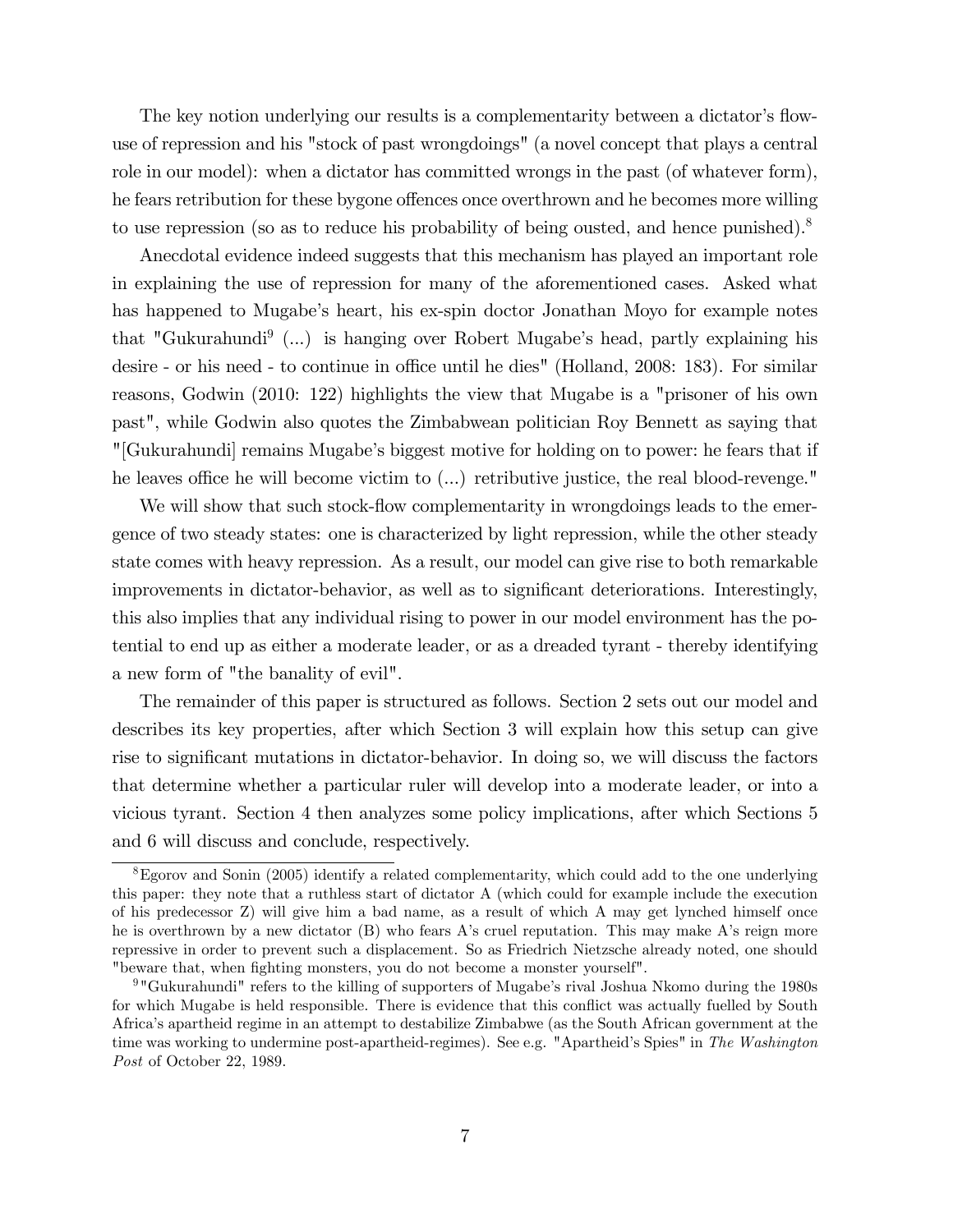#### 2 Model

Our model has an infinite horizon, is set in discrete time, and hosts an incumbent, nonaccountable dictator who discounts the future with factor  $\beta$ . As argued in Maskin and Tirole (2004), such non-accountable dictators are inclined to act in a way that is noncongruent with the preferences of society. The reason is that the absence of an election mechanism implies that the public has relatively little means available through which it can ensure that the dictator acts in the public - as opposed to his private - interest (apart from trying to remove a misbehaving dictator via a revolution, which is an option that we discuss below). We model the non-congruence by assuming that the dictator obtains utility  $u(c_t)$  by extracting  $c_t$  rents from his country (for example through corruption). This is similar to Besley (2004: 201), who models non-congruent policy makers as ones who "obtain private benefits from deviating from the voters' preferred policy", for example because they are "willing to accept bribes". Simultaneously, however, such rent extraction creates discontent among the population, and may even trigger a revolution (see below).<sup>10</sup>

Next to his private consumption level  $c_t$ , the dictator also controls the amount of repression that he is going to impose upon his population  $(r_t)$ .<sup>11</sup> Exercising such repression makes the aforementioned revolution less likely to succeed.

The amount of divertible funds available to the dictator in any period is denoted by z. These funds can for example stem from the exploitation of natural resources, or from the reception of fungible development aid. We take z to be constant over time, as making it stochastic or time-varying does not yield many interesting insights (but see Section 4 for some comparative statics with respect to this variable). The dictator's budget constraint is then given by (we assume that the relative price equals unity, but this is of course

 $10$ More generally, one can think of rent extraction in our model as representing any non-congruent policy that the dictator wants to pursue for private reasons, even though it generates dissatisfaction among the population. As argued in Svolik (2012: 10), pursuing policies through which public consent is lost, always tends to be the "original sin" of dictatorships. Our specific framing is motivated by the observation that many leaders in reality started to lose popularity because of rent extraction (not directly because of repression). The most notable examples are those of the Roman Emperor Nero (who lost credit when he increased taxes to finance his "Golden House"), Kwame Nkrumah (he expropriated cocoa farmers, which led to violent insurgencies against his regime), and Ferdinand Marcos (the first protests that he faced, the so-called "First Quarter Storm", were triggered by the corruption in his government). Robert Mugabe is an exception along this dimension, as his early years in office were not overly corrupt (he even used to hand back unused foreign currency when returning from international trips, see Godwin (2010: 25)). Mugabe however began to lose popularity through Gukurahundi (recall footnote 9).

 $11$ Besley and Persson (2011) distinguish between "repression" (which they define as the government using one-sided violence against a non-violent opposition) and "civil war" (in which case the opposition answers by using violence as well). Since we do not need to take a stand on the nature of the opposition (violent or non-violent?), this distinction becomes of subordinate importance to our model. Our model does distinguish between "peace" on the one hand, and "repression/civil war" on the other though.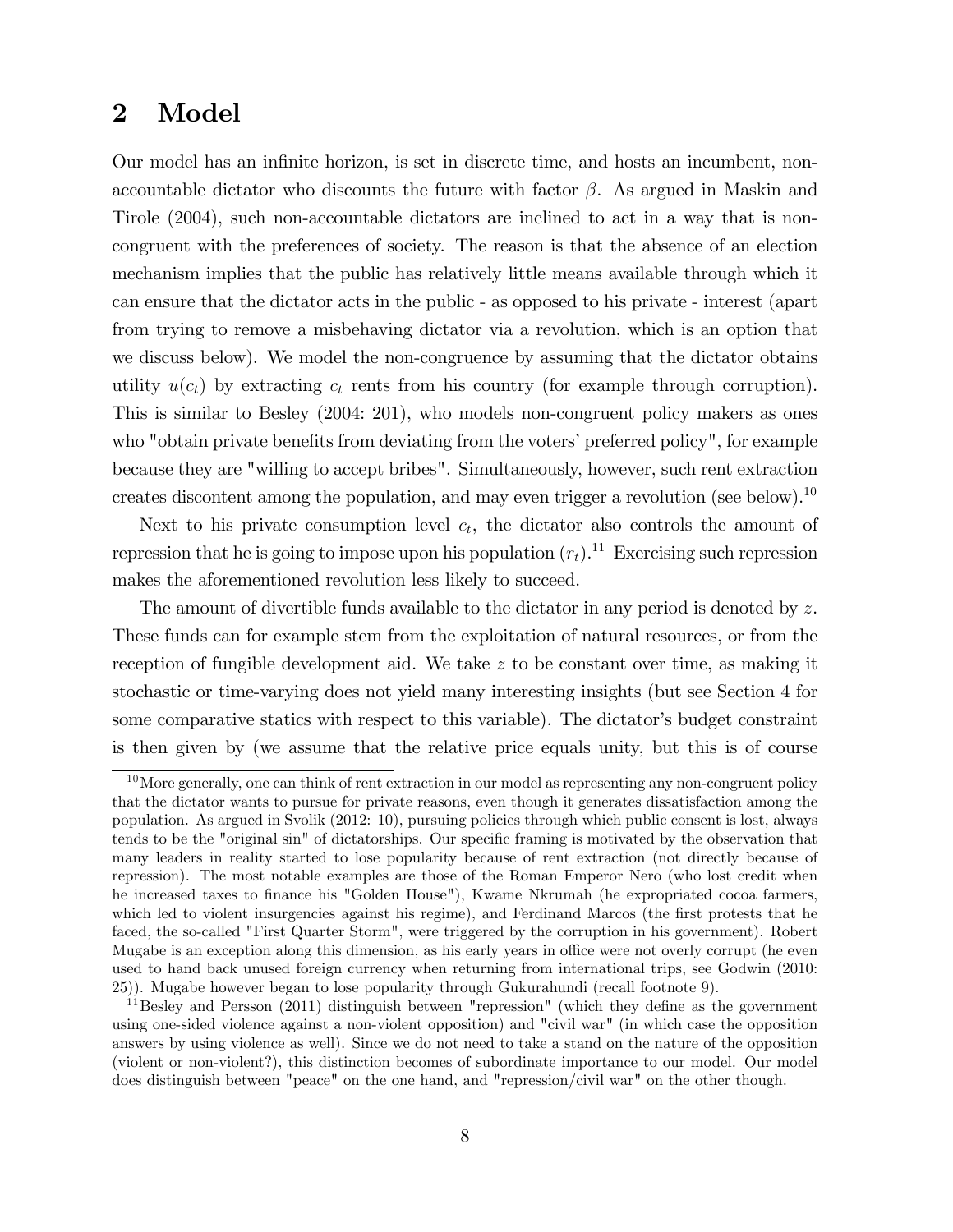without loss of generality):

$$
c_t + r_t \le z \tag{1}
$$

Since we are not interested in explaining asset accumulation of dictators, we keep the model as simple (and parsimonious in terms of state variables) as possible by denying the dictator the opportunity to save any of his period endowment (but this assumption is not material to any of our results).

Once citizens find it worthwhile to revolt (a decision that we will discuss shortly), the dictator faces a probability  $p_t = p(r_t) > 0$  of being ousted in period t. This function satisfies  $dp(r_t)/dr_t < 0$ , capturing the idea that a dictator can reduce the probability of being overthrown at time t by repressing his population during that period.

Both the consumption of rents c as well as the use of repression r however generate dissatisfaction among the population. By carrying out such activities, a dictator may therefore trigger the start of a revolution, while he may also face corresponding punishment (if overthrown). Consequently, the combined stock of exercised repression and extracted rents  $(S)$  is going to serve as a state variable. We refer to this novel concept as the dictator's "stock of wrongdoings" and it evolves according to:

$$
S_{t+1} = \delta S_t + r_t + \chi c_t \tag{2}
$$

Here  $\delta \in (0,1)$  governs the depreciation rate (a lower value for  $\delta$  implies that past wrongdoings are forgiven (or forgotten) at a faster pace),<sup>12</sup> while  $\chi$  is the exchange rate converting units of rent extraction into units of repression (when  $\chi < 1$  extracting a unit of rents is seen as less malicious than exercising a unit of repression, and vice versa).

This state variable plays a dual role in our model. Firstly, once overthrown a dictator is punished according to the unforgotten/unforgiven stock of malicious activities undertaken in the past. Secondly, citizens will use the accumulated stock  $S$  to determine whether they find it worthwhile to start a revolution against the incumbent dictator.<sup>13</sup>

<sup>&</sup>lt;sup>12</sup>In reality,  $\delta$  seems to be smaller than 1. This is partly due to statutes of limitations, where legal proceedings can only occur within a limited time period. More generally, however, crimes seem to be forgiven/forgotten over time: recall how Muammar Gaddafi was re-embraced by many countries in the early 2000s, while Rawlings, Moi, and many others were never prosecuted for their past alleged misdeeds (not even in retirement). The ordinary public also seems to forgive/forget: cf. how Joseph Stalinís popularity among Russians has risen with time, while Kwame Nkrumah was voted "Africaís man of the millennium" in 2000 - despite being hated when he was ousted.

<sup>&</sup>lt;sup>13</sup>One could also introduce a third role for S by using a more general ousting probability function of the form  $p(S_t, r_t)$ , with  $\partial p(S_t, r_t)/\partial S_t > 0$ . This would capture the idea that the public becomes more eager to bring about regime change, or that a larger fraction of the population joins the revolution, if the dictator's accumulated stock of wrongdoings is bigger. For simplicity we employ  $p(r_t)$ , but our results are fully robust to using the more general  $p(S_t, r_t)$ .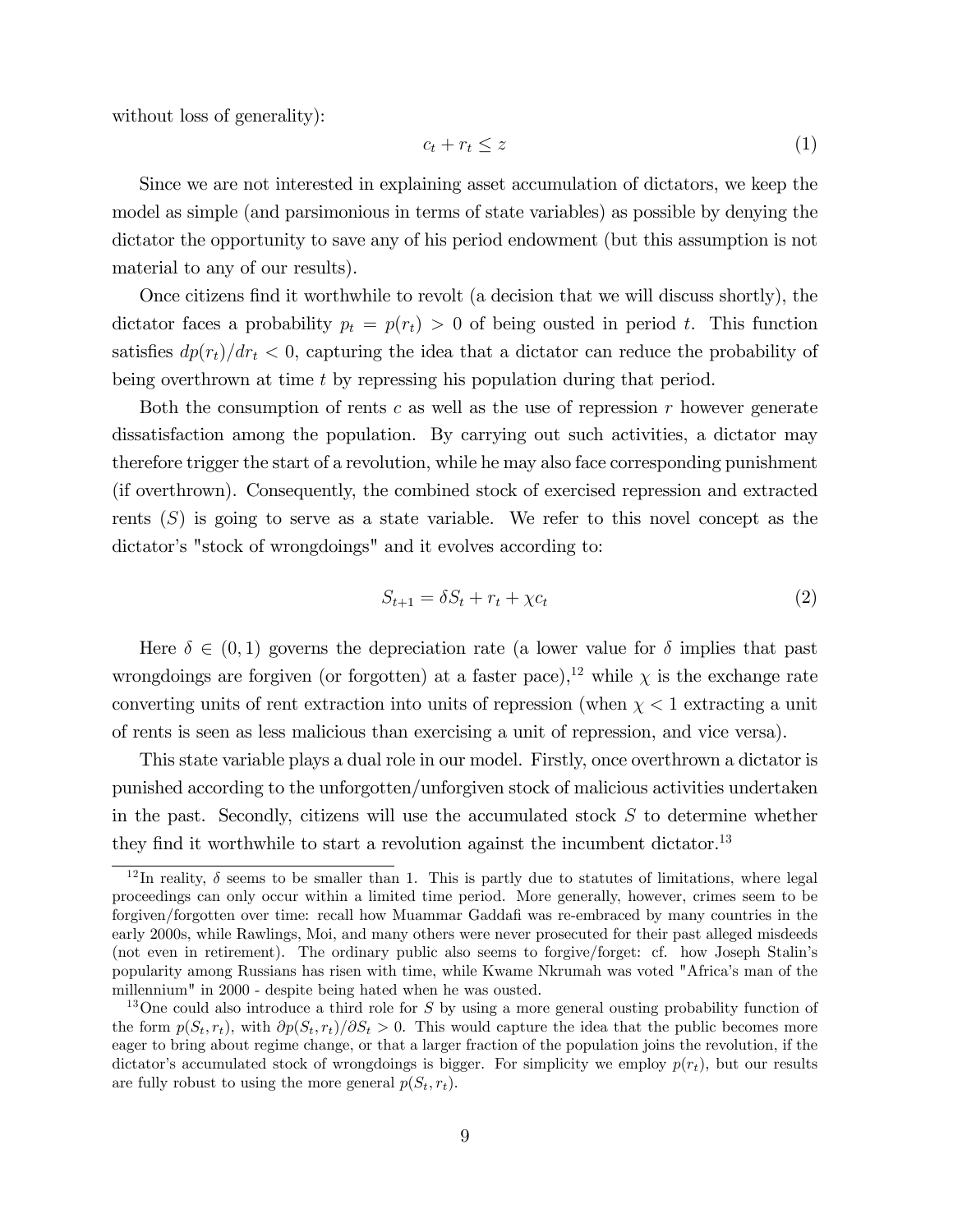In particular, let us use  $S^*$  to denote the value of S beyond which (part of) the population starts a revolution.<sup>14</sup> We use this term very broadly here and allow it to encompass all activities that citizens can undertake with the aim of overthrowing the incumbent. These activities could be either violent or non-violent, so "opposition" is another appropriate label. With some abuse of terminology, we will call the point  $S^*$ "the Mogadishu line".<sup>15</sup> From that point onwards, the dictator faces a period ousting probability equal to  $p(r_t)$ , which he can reduce by exercising repression (remember that  $dp(r_t)/dr_t < 0$  and recall that our results are robust to using the more general function  $p(S_t, r_t)$ , with  $\partial p(S_t, r_t)/\partial S_t > 0$  and  $\partial p(S_t, r_t)/\partial r_t < 0$ ; cf. footnote 13).

The fact that the revolution only starts once  $S_t > S^*$ , results from the notion that individuals need to pay a fixed start-up cost to form an opposition-movement.<sup>16</sup> This feature of our model ensures that dictators can get away with some wrongdoing, which seems to be in line with reality: a revolution only arises once the public's assessment of the dictator gets "bad enough".<sup>17</sup> Agents in our model thus look at a dictator's past performance in determining whether they Önd it worthwhile to revolt, which seems realistic and is somewhat analogous to the concept of retrospective voting (and note that such backward-looking behavior is not necessarily inconsistent with rationality; cf. Rogoff and Sibert (1988), Rogoff (1990), and Alesina and Cukierman  $(1990)$ ).

The exact location of the Mogadishu line  $S^*$ , a tipping point beyond which a revolution mobilizes, is however unknown to the dictator (and see Kuran (1989) for evidence that

<sup>16</sup>See e.g. Acemoglu and Robinson (1999), Cabrales and Hauk (2011), and Fearon (2011) for similar models. One could also allow for an exogenous positive probability of the dictator losing power while  $S_t \leq S^*$  without affecting our results. That specification would make this case correspond to the state of peace identified by Besley and Persson (2011): in their peace-regime there is also no repression or revolution occurring, but the incumbent does face an exogenous probability of losing power.

<sup>&</sup>lt;sup>14</sup>If we were to microfound  $S^*$ , this would be the level of S beyond which it would be optimal for citizens to start revolting, taking all future possibilities (which include derailment, disciplining, and ousting of the dictator) into account. Since modeling this group-decision is non-trivial due to the presence of a collectiveaction problem (Acemoglu and Robinson, 2006: Ch. 5) and a need to specify how the public believes that the dictator will react to any opposition, we take a short-cut here - choosing to highlight (and microfound) the behavior of the dictator instead. For our mechanism to operate, the only important element is that there is a threshold - how exactly it comes about is of subordinate importance. Most existing models of revolutions, such as the seminal ones by Roemer (1985), Grossman (1991), and Wintrobe (1998), take a similar approach on this dimension.

<sup>&</sup>lt;sup>15</sup>Formally, the concept of "the Mogadishu line" refers to the point where a foreign power abandons a pure peacekeeping mission in a particular country and begins combat operations instead, often with the aim of bringing about regime change. In this paper, we will use the term more generally so that it also includes the mobilization of a local opposition that wants to overthrow the incumbent regime.

<sup>&</sup>lt;sup>17</sup>American "Founding Father" John Adams already noted this in his Papers, where he wrote that "people are so little attentive to government that there are no instances of resistance until repeated, multiplied oppressions have placed it beyond a doubt that their rulers had formed settled plans to deprive them of their liberties" (Adams, 1977 [1775]: 231).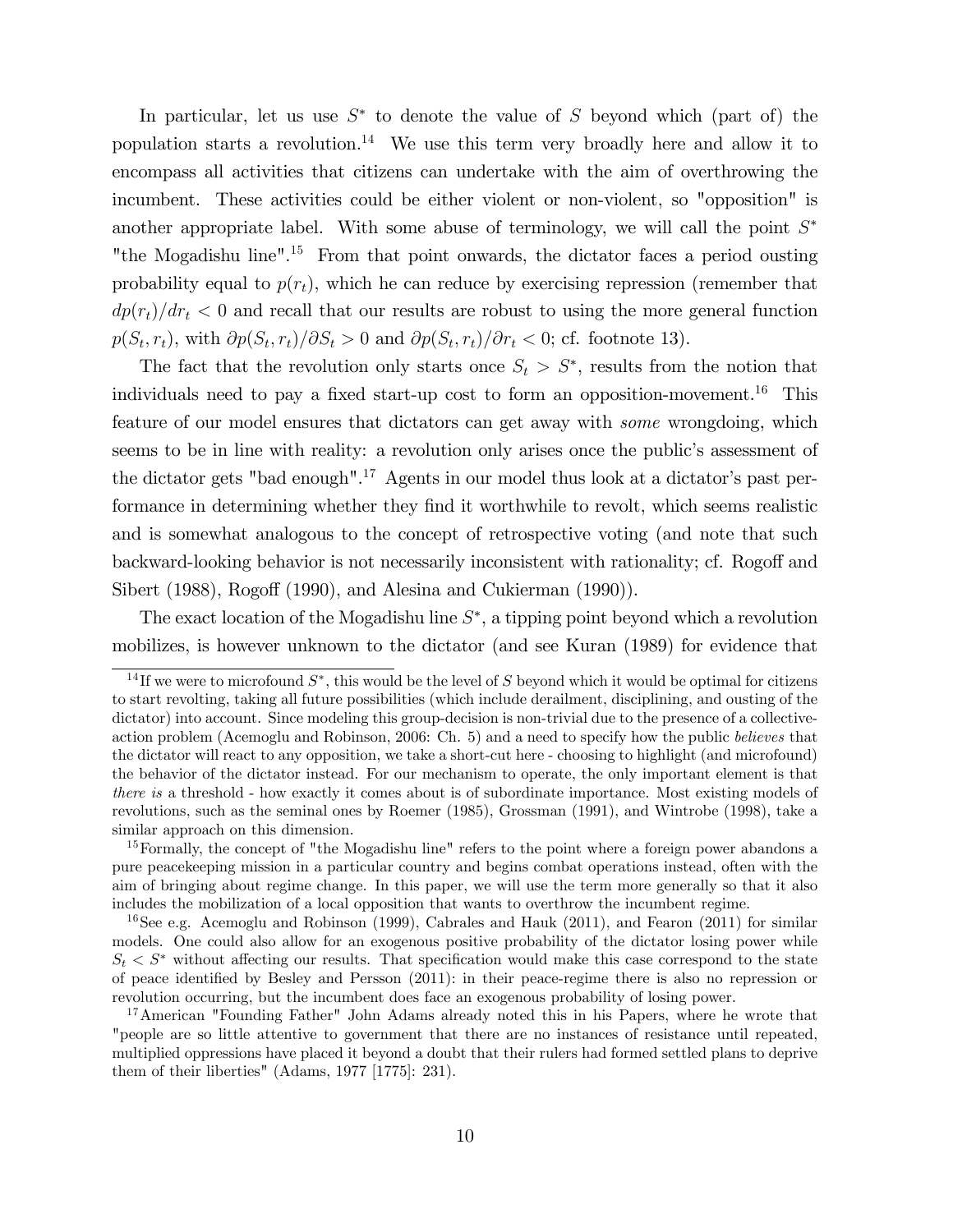the locations of such tipping points are indeed surrounded by uncertainty). Consequently, the dictator is unsure about how much of the non-congruent policy (in our specific setup: how much rent extraction) he can get away with. The position of  $S^*$  is only revealed to him once his actual stock  $S_t$  crosses  $S^*$ , as he then observes the mobilization of an opposition-movement against him. If he observes no opposition at time  $t$ , the dictator learns that  $S^* > S_t$  and he updates his prior belief on the location of  $S^*$  accordingly using Bayes' rule. Summarizing the dictator's prior belief about the location of  $S^*$  with his subjective probability distribution (characterized by the c.d.f.  $F(S^*)$ ) this implies that if  $S^*$  has not yet been reached at the point where the stock of wrongdoings equals  $S$ , the distribution is updated to  $F'(S^*)$  via (see Zeira (1987, 1999)):

$$
F'(S^*) = \frac{F(S^*) - F(S)}{1 - F(S)}
$$
\n(3)

Without loss of generality, we will take  $F(\cdot)$  to be the uniform c.d.f.

In this paper we model  $S^*$  as being exogenous, but this is not essential. One could for example also endogenize  $S^*$  by making it depend on r, without affecting the core findings that are to follow. All that matters for the main results is that *there is* a threshold  $S^*$ and that its exact location is unknown.

As a result of our model's information structure, the dictator's behavior is characterized by two value functions. After the dictator has crossed the Mogadishu line  $S^*$ , its location is revealed through the start of a visible revolution and the learning process stops. Assuming that the opposition-movement stays active ever after it has incurred the fixed start-up cost, crossing the tipping point is an irreversible event and the "post-tipping" value function  $V_1$  is given by:

$$
V_1(S) = u(c) - p(r)\Psi(S) + [1 - p(r)] \beta V_1(S'), \qquad (4)
$$

where non-primed variables refer to the current period, while primed variables apply to the next period. If the dictator is ousted in the current period (which happens with probability  $p(r)$ , he incurs a punishment  $\Psi$  which is increasing in his accumulated stock of unforgiven/unforgotten wrongdoings (so  $d\Psi(S)/dS > 0$ ).

As long as  $S < S^*$  the dictator hasn't crossed the Mogadishu line yet, so he is uncertain on the exact location of  $S^*$ . The dictator therefore uses his beliefs  $F(S^*)$  to construct expected values. The pre-tipping value function  $V_0$  can then be written as:

$$
V_0(S, F) = u(c) + \beta \left[ (1 - q(S', S)) V_0(S', F') + q(S', S) V_1(S', F') \right],
$$
 (5)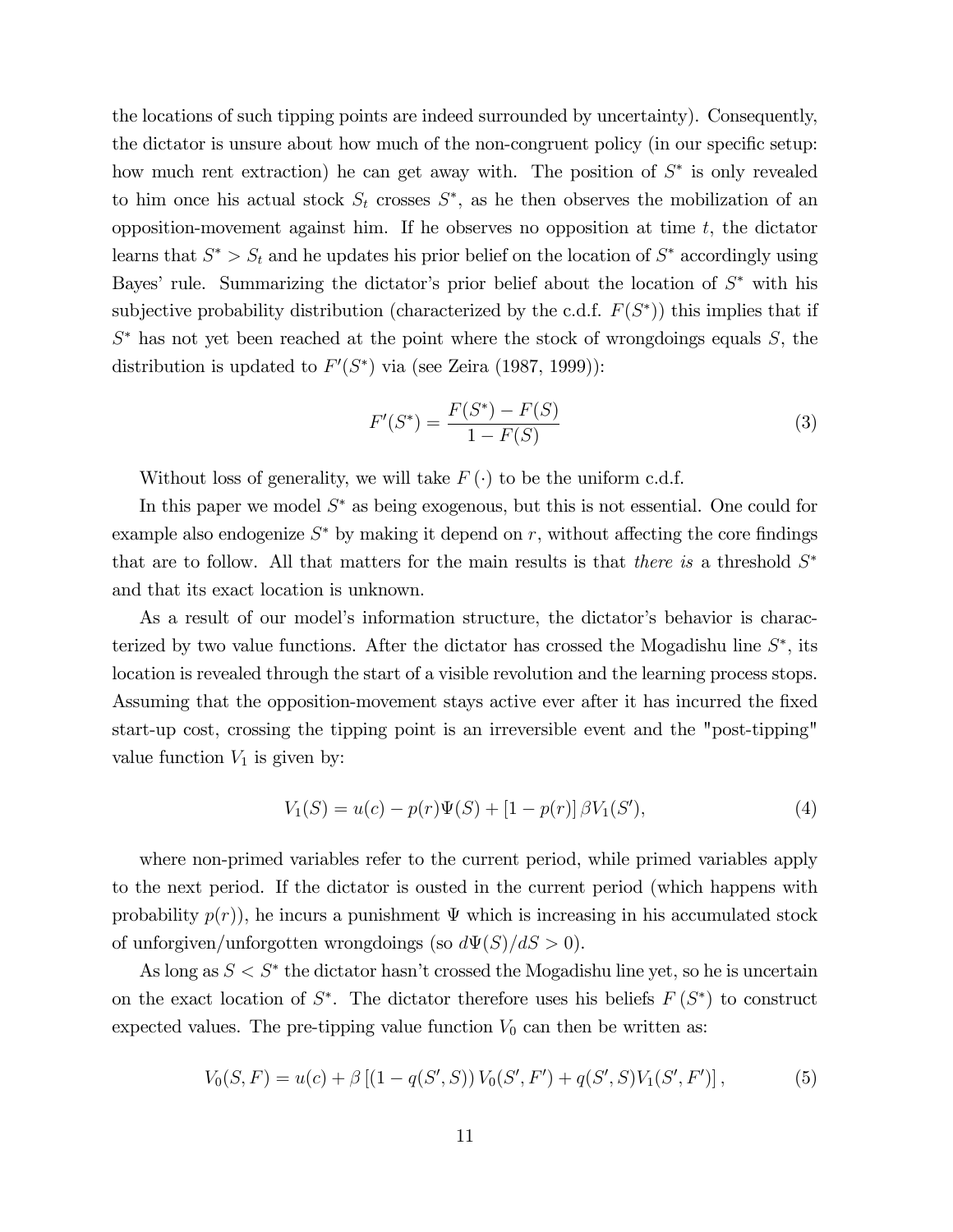where  $q(S', S)$  expresses the dictator's belief that  $S^*$  is located in the  $(S, S')$ -interval (i.e. that  $S^* \in (S, S')$ ). This belief is defined by:

$$
q(S', S) \equiv \Pr\left[S^* \in (S, S')\right] = F(S') - F(S)
$$
\n(6)

Hence,  $q(S', S)$  represents the subjective probability that the dictator attaches to switching to the post-tipping regime if he chooses to set next period's stock of accumulated wrongdoings equal to  $S'$  (with his current stock being equal to  $S$ ). Through this mechanism a dictator realizes that by committing any wrongs in the current period, he loses popularity and hence increases the probability that he will be ousted in the future.<sup>18</sup>

A crucial element to note from the post-tipping value function  $V_1$  (equation (4)), is that the stock of wrongdoings and the flow of repression are complements. Defining  $g(c, r, S) \equiv u(c) - p(r)\Psi(S)$  as the dictator's period felicity function in the post-tipping regime, it holds that:

$$
\frac{\partial^2 g(c, r, S)}{\partial r \partial S} = -\frac{dp(r)}{dr} \frac{d\Psi(S)}{dS} > 0,
$$
\n(7)

as  $dp(r)/dr < 0$  (a dictator can reduce the probability with which he is ousted by exercising repression), while  $d\Psi(S)/dS > 0$  (punishment is increasing in the stock of accumulated wrongdoings). Consequently, marginal utility from exercising repression is higher for a dictator with a large stock of wrongdoings hanging over his head - thereby making it more likely that such a dictator will do further wrongs (in the form of repressing his population, as that reduces the probability that he will indeed face punishment).

As shown analytically in a general setup by Orphanides and Zervos (1994), and illustrated in Figure 1 for our particular model, this complementarity leads to a discontinuity in the dictator's post-tipping policy function (we denote the location of the discontinuity by  $S^D$ ). This level  $S^D$  is going to act like a critical point in our model (see Section 3) and generates two steady states for the stock of wrongdoings  $S$  in the post-tipping regime.

Intuition for this multiplicity can be gained by realizing that all that the dictator cares about, is the product  $p(r)\Psi(S)$  (recall equation (4)). Due to the complementarity between  $S$  and  $r$ , there is one steady state where both  $S$  and  $r$  are high (the former making prospective punishment  $\Psi(S)$  high, while the latter reduces the probability of it actually materializing  $p(r)$  - such that the product  $p(r)\Psi(S)$  remains contained). The other steady state is characterized by the co-existence of a low  $S$  and  $r$ . In that case, prospective punishment  $\Psi(S)$  is already low, as a result of which there is no need to ensure

<sup>&</sup>lt;sup>18</sup>Niccolò Machiavelli also alluded to this in *The Prince*, where he wrote: "Never do any enemy a small injury for they are like a snake which is half beaten and it will strike back the first chance it gets".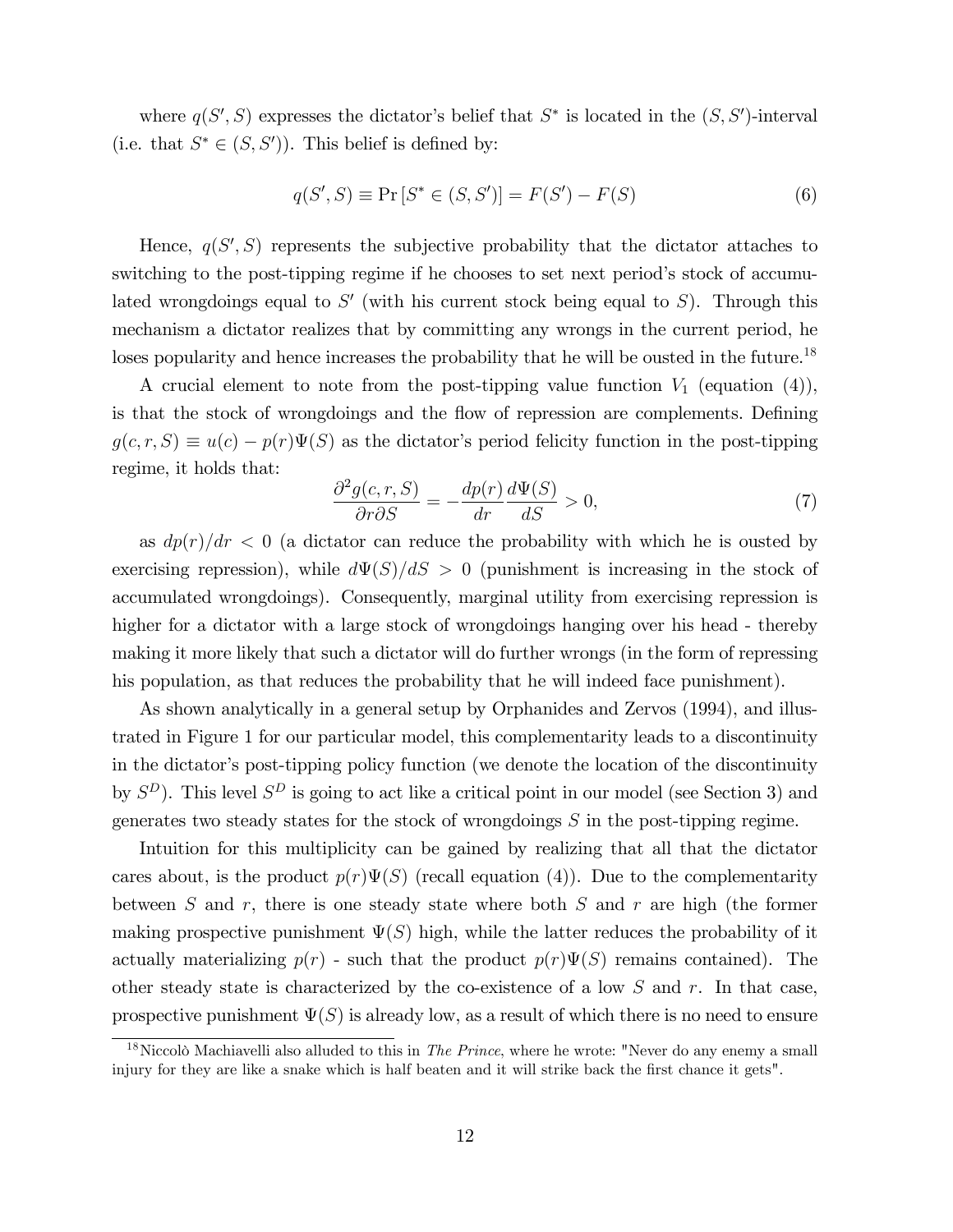a low  $p(r)$  by setting a high r.

As pointed out by Orphanides and Zervos (1995), analytical results are scarce in these kind of models but progress can be made by analyzing limit cases. For our setting, a useful limit case is the one in which a dictator holds the belief that there is no tipping point. In that case, our optimization problem becomes purely static and can be solved analytically. Since the dictator in this case believes that there is absolutely no chance that he will ever be overthrown via a revolution (either now or in the future), he will always choose to exhaust his budget constraint (2) by setting  $c = z$ . The accompanying steady-state stock equals  $\overline{S}^U = \chi z/(1-\delta)$ , where the superscript U indicates that this is the unconstrained steady state.



Figure 1: Illustration of two steady states in the post-tipping policy function for  $u(c)$  =  $log(c), p(r) = \frac{1}{1 + exp(\kappa r)}, \ \Psi(S) = S, \ \beta = 0.95, \ \delta = 0.6, \ \chi = 0.6, \ \kappa = 0.073, \text{ and } z = 50.$ 

A decision maker who believes that there may exist an unpleasant tipping point at some bounded location (i.e. someone who believes that  $S^* < \infty$  is possible, but is unsure on its exact position), will behave more cautiously (see Zeira (1987) and imagine the speed at which a blind man would walk towards his goal if he knew that there might be a cliff somewhere in front of him). In our environment, this implies that the dictator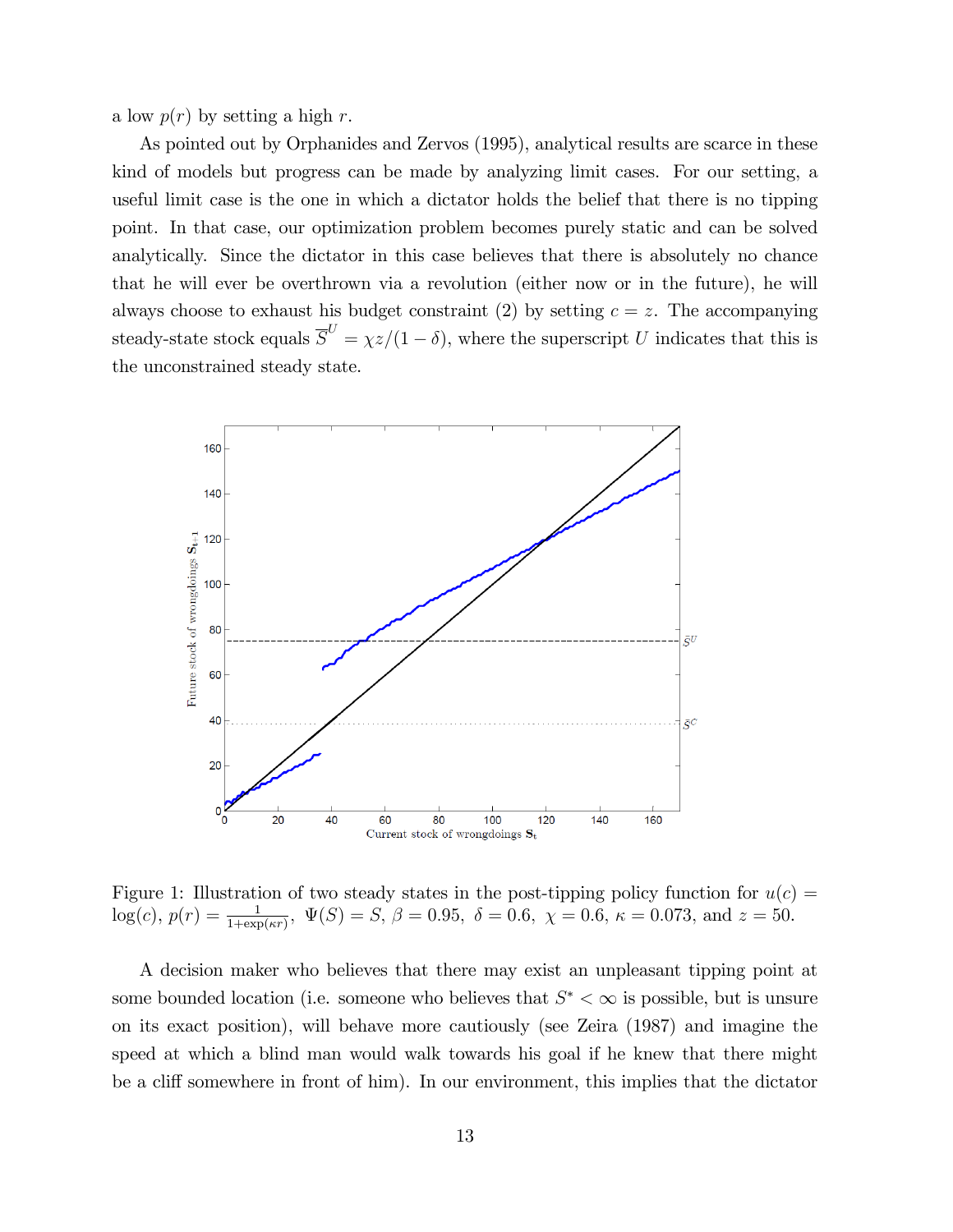will choose to extract less rents in the pre-tipping regime compared to the unconstrained case, increasing his stock  $S$  only little-by-little as he is a fraid to cross  $S^*$  (such caution is also apparent from Figures 2 and 3 below). Due to this more cautious behavior, the model will settle down at a lower steady state  $\overline{S}^C < \overline{S}^U$ . It is not possible to solve for this "constrained" steady state  $\overline{S}^C$  analytically, but it can be found numerically. The dotted line in Figure 1 shows its location given parameters. The constrained steady state  $\overline{S}^C$ is useful as it characterizes the limit behavior of any dictator who becomes increasingly optimistic that the possibility of a revolution is not going to generate a binding constraint on him (i.e.: a dictator who starts to put more and more weight on the possibility that  $S^*$  >  $\overline{S}^C$ ). Once his stock  $S_t$  reaches  $\overline{S}^C$  (without having triggered a revolution), the system will settle down at this steady state.<sup>19</sup>

#### 3 Simulation results

Now that we have set out our model, we can gain further insights by simulating the choices that a dictator who is placed in this environment will make. As will become clear below, the relative ranking of the critical point  $(S^D)$  and the Mogadishu line  $(S^*)$  becomes a key determinant of how the dictator will act. Consequently, we distinguish between two cases.

**Case I:**  $S^D < S^*$ . First consider Figure 2. The solid line in the top panel of this figure shows the outcome of a typical simulation when the Mogadishu line  $S^*$  is greater than the critical point  $S^D$  (but smaller than  $\overline{S}^C$ , so  $S^D < S^* < \overline{S}^C$ ).<sup>20</sup> The solid line shows that, even though the dictator is not fully benevolent from the start due to his non-congruent preferences, $^{21}$  his behavior is still quite moderate during his early days (especially if one considers what is about to follow). This characterization fits the aforementioned cases of Robert Mugabe, Ferdinand Marcos, and many others who were not perfect when they first came to power, but looked bearable at least.

 $19T<sub>0</sub>$  avoid clutter, Figure 1 does not contain the *pre-tipping* policy functions for dictators who believe that either  $S^* = \infty$  or that  $S^* < \infty$ . They are however just two continuous, upward-sloping lines crossing the 45<sup>o</sup>-line at  $\overline{S}^U$  and  $\overline{S}^C$ , respectively.

<sup>&</sup>lt;sup>20</sup>Whenever  $S^* > \overline{S}^C$ , the tipping point is "non-binding" and the dictator is able to reach his constrained steady state  $\overline{S}^C$  without triggering a revolution. This case is illustrated by the dotted, circled curve in Figure 2 (this curve is actually more visible in Figure 3 below).

 $^{21}$ Given our framing, the dictator starts by extracting rents. But as explained in footnote 10, one can think of  $c_t$  as representing any policy that the dictator wants to pursue for private reasons - even though it creates dissatisfaction among the public. It could also be the case that external circumstances make a dictator believe (rightly or wrongly) that he is somehow forced to take a non-congruent action. Some might argue that this was the case for Robert Mugabe around Gukurahundi (recall footnote 9).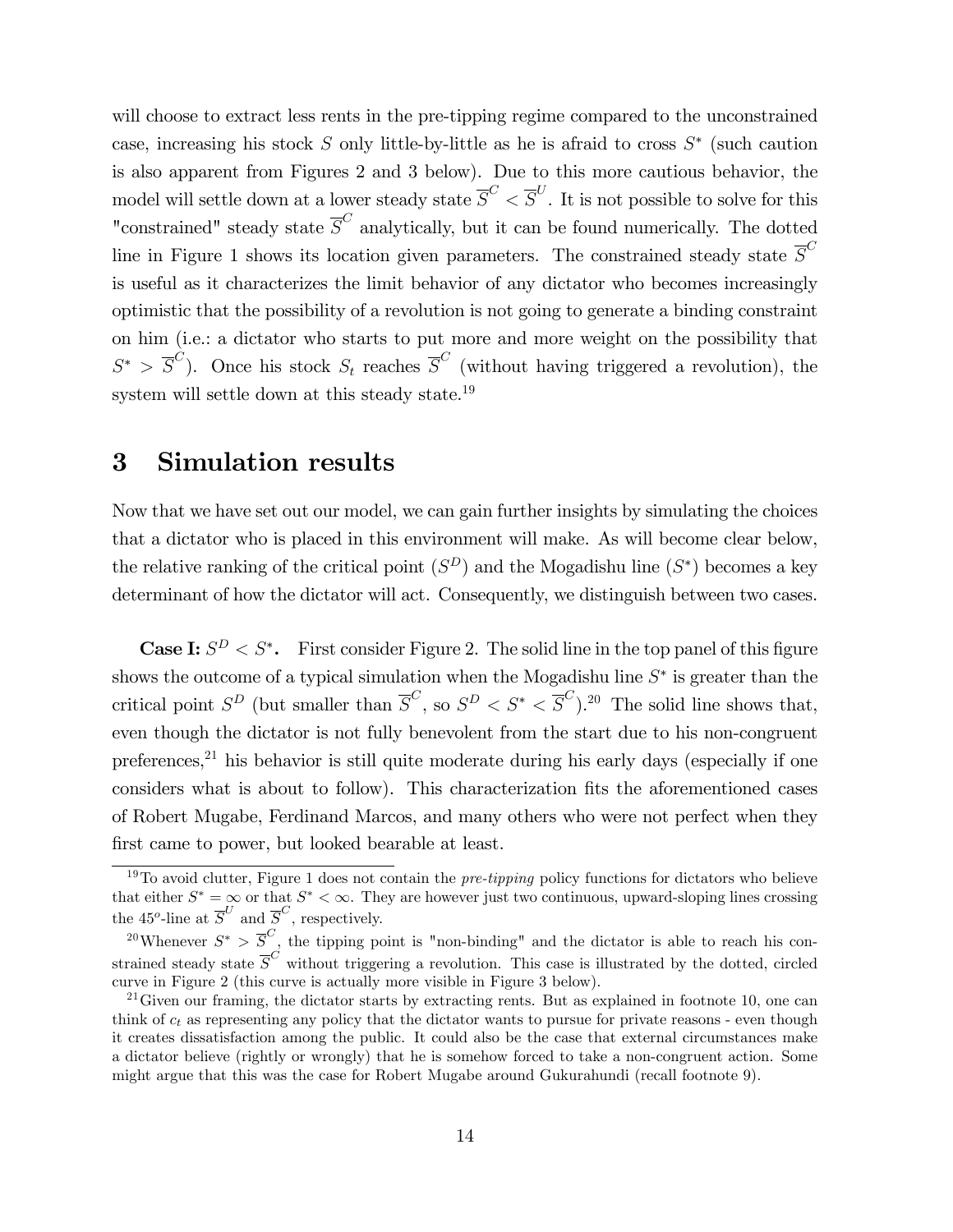

Figure 2: Evolution of key variables when  $S^D < S^*$ . Parameters as in Figure 1.

Uncertain on where exactly the Mogadishu line  $S^*$  is located (and hence uncertain on how much wrongdoing he can get away with before mobilizing the opposition), the dictator continues in pursuing his non-congruent interest. As can be inferred from the bottom panel of Figure 2, the wrongdoings in the pre-tipping regime consist entirely of rent extraction (the difference between the solid and the dashed line in Figure 2's bottom panel equals  $\chi c_t$ , which is rent extraction converted to units of repression); there is no repression yet. The reason is that in the model's current formulation, repression only starts delivering benefits after the opposition has mobilized. Consequently, a dictator will never exercise any repression as long as his stock  $S < S^*$  and our model starts out in a state of peace. One could let a dictator exercise repression while  $S < S^*$  by assuming that any pre-tipping use of repression pushes up the location of  $S^*$ , or by considering a sadistic ruler for whom  $r_t$  enters directly into his utility function (see under Case II below). Those versions of the model yield similar results. In this paper, we would however like to emphasize that even non-sadistic rulers can end up as vicious tyrants.

From the top panel in Figure 2 one can also see how the dictator's behavior is moderated by his belief that there may exist a binding tipping point (recall the discussion at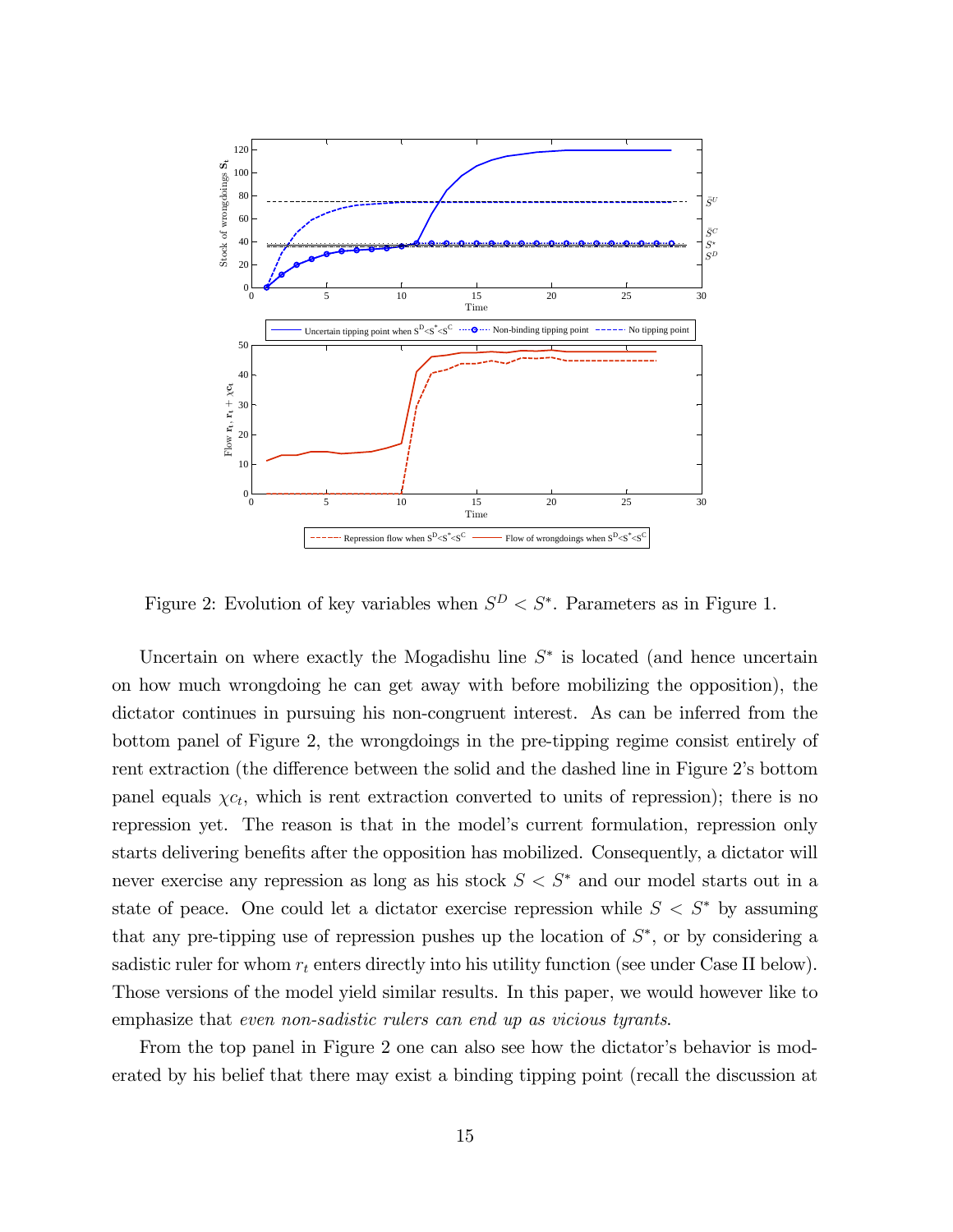the end of Section 2 and compare the start of the solid line in Figure 2's top panel with the dashed line, which would materialize if the dictator was certain that there was no tipping point). As the revolution fails to materialize, our dictator becomes increasingly optimistic that he can get away with extracting even more rents and he continues with his unlawful behavior.<sup>22</sup> The dictator hopes to be able to reach his constrained steady state  $\overline{S}^C$  without triggering a revolution by continuing along his initial path (this case is illustrated by the dotted, circled curve in the top panel of Figure 2 and would materialize if  $S^* > \overline{S}^C$ , i.e. if the tipping point were "non-binding").<sup>23</sup> But when his stock of wrongdoings  $S_t$  eventually crosses  $S^*$  nevertheless (in this example this happens just before  $\overline{S}^C$ is reached), the opposition-movement is mobilized and the dictator finds himself in the post-tipping regime.

As Figure 2 shows, the model then converges to the bad steady state, characterized by heavy repression. The reason is that our dictator switches to the post-tipping policy function (displayed in Figure 1) with a stock  $S_t > S^D$  (this is guaranteed by Case I's defining assumption that  $S^* > S^D$ . In that part of the state space, the bad steady state is the stable point of attraction. Intuitively, our dictator has accumulated such a large stock of wrongdoings that he fears retribution and has become "a prisoner of his own past" who has crossed "a point of no return" (cf. the remarks that commentators have made about Mugabe and Nkrumah in the Introduction to this paper). All the dictator can do is hope to avoid serious punishment by clinging on to power, even though this requires additional wrongdoings on his behalf (namely exercising repression). In this steady state, a high stock of wrongdoings S (which implies a high prospective punishment  $\Psi(S)$  for the dictator) will be accompanied by heavy use of repression r (to reduce p, so that  $\Psi(S)$ is unlikely to materialize). With the flow use of repression and the stock of wrongdoings being complements, the dictator finds the established reduction in  $p_t$  worthwhile, despite the fact that his use of repression  $r_t$  also adds to  $S_{t+1}$  (which increases his problems even further if he does get overthrown in the future). At this stage, the dictator can live with being hated - as long as he is feared as well (recall Caligulaís quote in the Introduction to this paper).

It is interesting to note that in our model the derailment of a dictator is unintentional

<sup>&</sup>lt;sup>22</sup> Anecdotal evidence indeed suggests that this learning process on how far one can go, plays a role in reality. Holland (2008: 66) for example describes how Robert Mugabe started to believe that "he could get away with anything" after Gukurahundi was left unpunished.

 $^{23}$ This does require the dictator's initial subjective belief to be sufficiently optimistic such that he puts some prior probability on the possibility that  $S^* > \overline{S}^C$ . Given that many dictators suffer from a feeling of "grandiosity" (Coolidge and Segal, 2009), such (over-)confidence in their ability to get away with some wrongdoings is likely to be present in reality.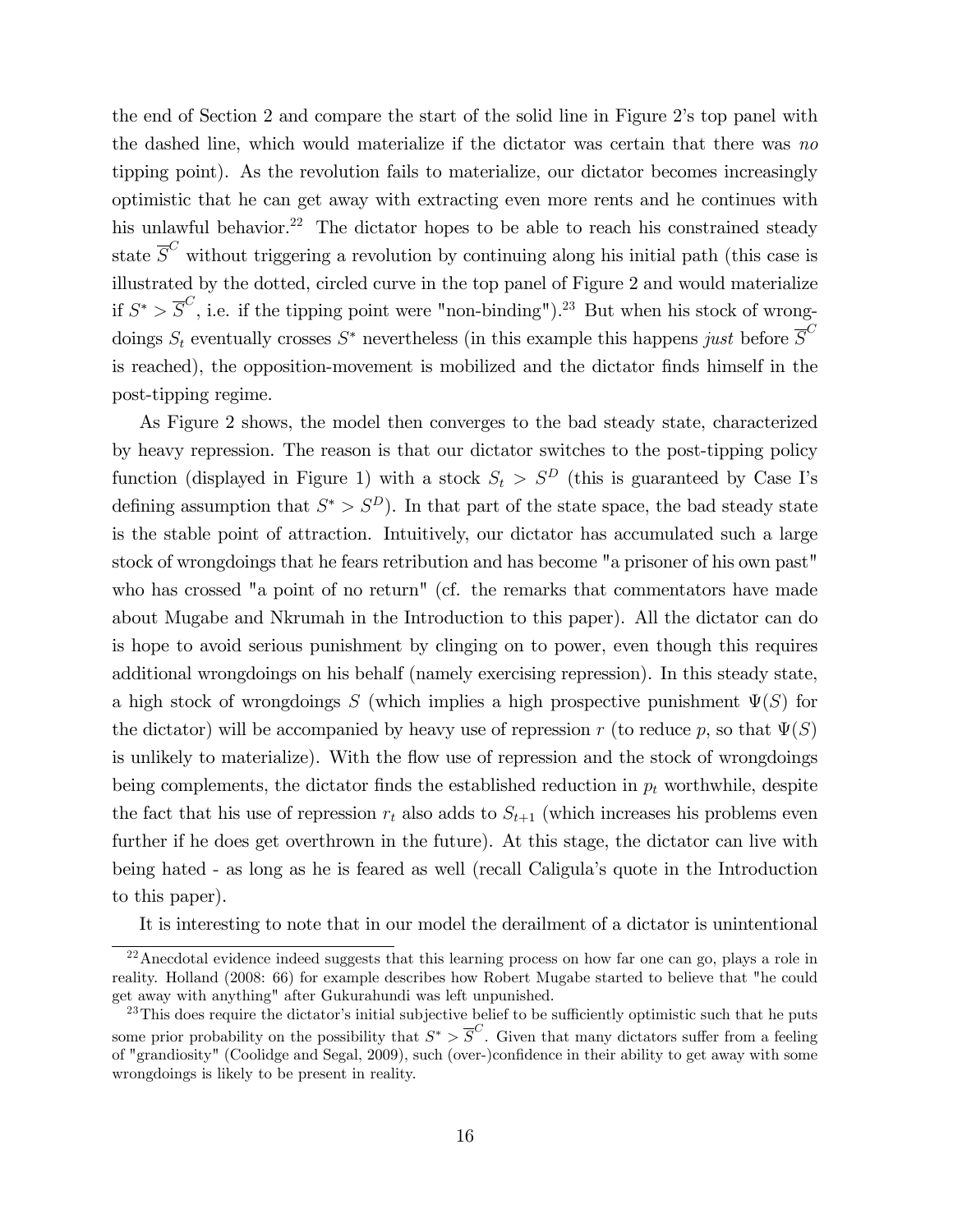and accompanied by ex-post regret (even though it results from fully rational behavior): if the dictator had known the exact location of  $S^*$ , he never would have crossed this line. It is thus the informational imperfection on the location of  $S^*$  that opens up the possibility to accidental derailment of the dictator.<sup>24</sup>

Anecdotal evidence supports the notion of ex-post regret. In Holland (2008: 121), Denis Norman (an Englishman who has spent a total of twelve years in Robert Mugabe's cabinet, but subsequently distanced himself from the regime) recalls a private conversation that he had with Mugabe in 2003 (during which Mugabe had little incentive to lie). Norman asked him "Where did it all go wrong?", to which Mugabe replied: "Things aren't what they used to be, are they?". Mugabe subsequently reflected upon the trips that he and Norman used to make across the country (before things got out of hand), adding "Those were good days, weren't they? I really enjoyed it all back then."<sup>25</sup>

**Case II:**  $S^D > S^*$ . Now consider Figure 3. As the two dashed lines in the top panel of this Ögure show, the model would converge to the exact same steady states as under Case I if the dictator either knew that there is no tipping point (the dashed line converging to  $\overline{S}^{U}$ ) or if he did expect a tipping point at a bounded location but the tipping point happens to be non-binding (the dashed-circled line converging to  $\overline{S}^C$ ).

The solid line in the top panel shows a typical simulation when the tipping point is binding (i.e.:  $S^* < \overline{S}^C$ ) and when the discontinuity  $S^D$  is located to the right of the Mogadishu line  $S^*$  ( $S^* < S^D$ ; this is the contrast with Case I). Here, the dictator learns the location of the tipping point *before* his stock  $S_t$  has crossed the critical point at  $S^D$ . For the first few periods, while in the pre-tipping regime, this dictator makes the exact same choices as under Case I. But since the opposition mobilizes relatively early in this case (before the dictator has accumulated a stock of wrongdoings which exceeds  $S^D$ ), it isn't too late for him yet to improve his behavior upon learning the location of  $S^*$ . Under

 $^{24}$ In this sense, our model is similar to the drug addiction-model of Orphanides and Zervos (1995): their model produces drug addicts to whom addiction was unintentional and accompanied by ex-post regret. As they note (p. 740), the crucial element to obtain this result is to do away with the assumption of perfect foresight. Once that assumption is relaxed, models in which agents behave rationally can already produce these kind of results. The same applies to our model: we have relaxed the perfect foresight-assumption by introducing uncertainty on the location of  $S^*$ , as a result of which the dictator is uncertain on how much wrongdoing he can actually get away with, which seems realistic.

 $^{25}$ In Godwin (2010: 122), Mugabe's personal chaplain characterizes him as an unhappy ruler as well. Such discontent is also apparent in the private notes of Tsar Nicholas II of Russia, who inherited a repressive regime from his father, Alexander III . After Bloody Sunday (22 January, 1905), he wrote in his personal diary: "A painful day. There have been serious disorders in St. Petersburg because workmen wanted to come up to the Winter Palace. Troops had to open fire in several places in the city; there were many killed and wounded. God, how painful and sad."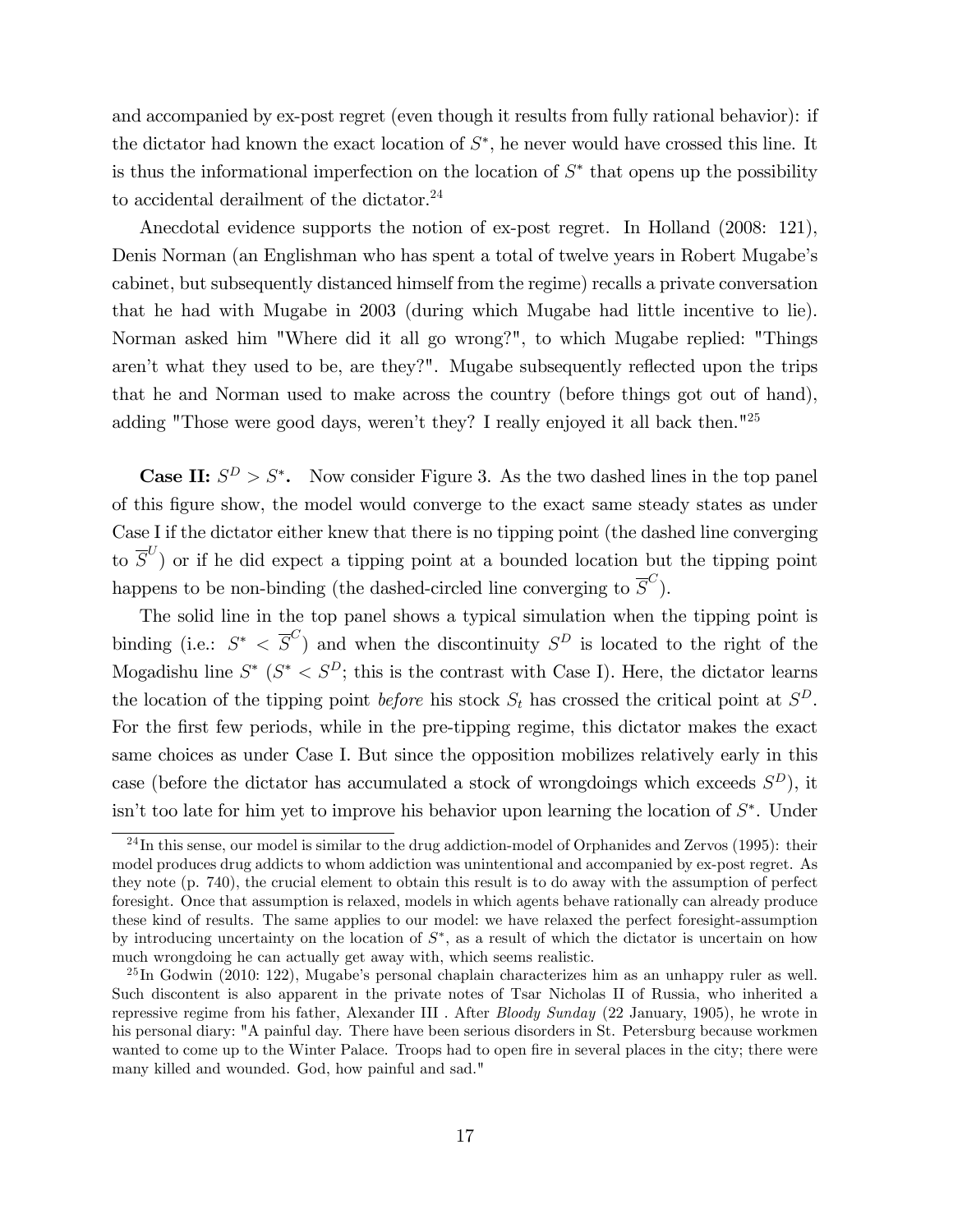this case, the dictator switches to the post-tipping policy function with a stock  $S_t < S^D$ . In that area of the state space, the good steady state is the stable point of attraction (recall Figure 1). So when  $S^* < S^D$ , the opposition manages to discipline the dictator. This kind of behavior has been observed in reality around the cases of Jerry Rawlings and many others, who turned into moderate leaders after their rather unpromising starts were met with protests.

Note from the bottom panel of Figure 3 how in our baseline specification the dictator's wrongdoings in the pre-tipping regime only consist of rent extraction (there is no repression yet). As explained under Case I, this is due to our assumption that the dictator is non-sadistic in a sense that he does not derive any direct pleasure from repressing his population. After all, the whole point of Case I was to show that even such a non-sadistic ruler can develop into a repressive tyrant.



Figure 3: Evolution of key variables when  $S^D > S^*$ . Parameters as in Figure 1.

But as some of the "bad-turned-good"-examples mentioned in the Introduction arguably did show sadistic behavior during their early days (while Coolidge and Segal  $(2009)$  also offer psychological evidence that many dictators suffer from a sadistic personality disorder), Figure 4 shows that that the reverse is possible as well: even sadists can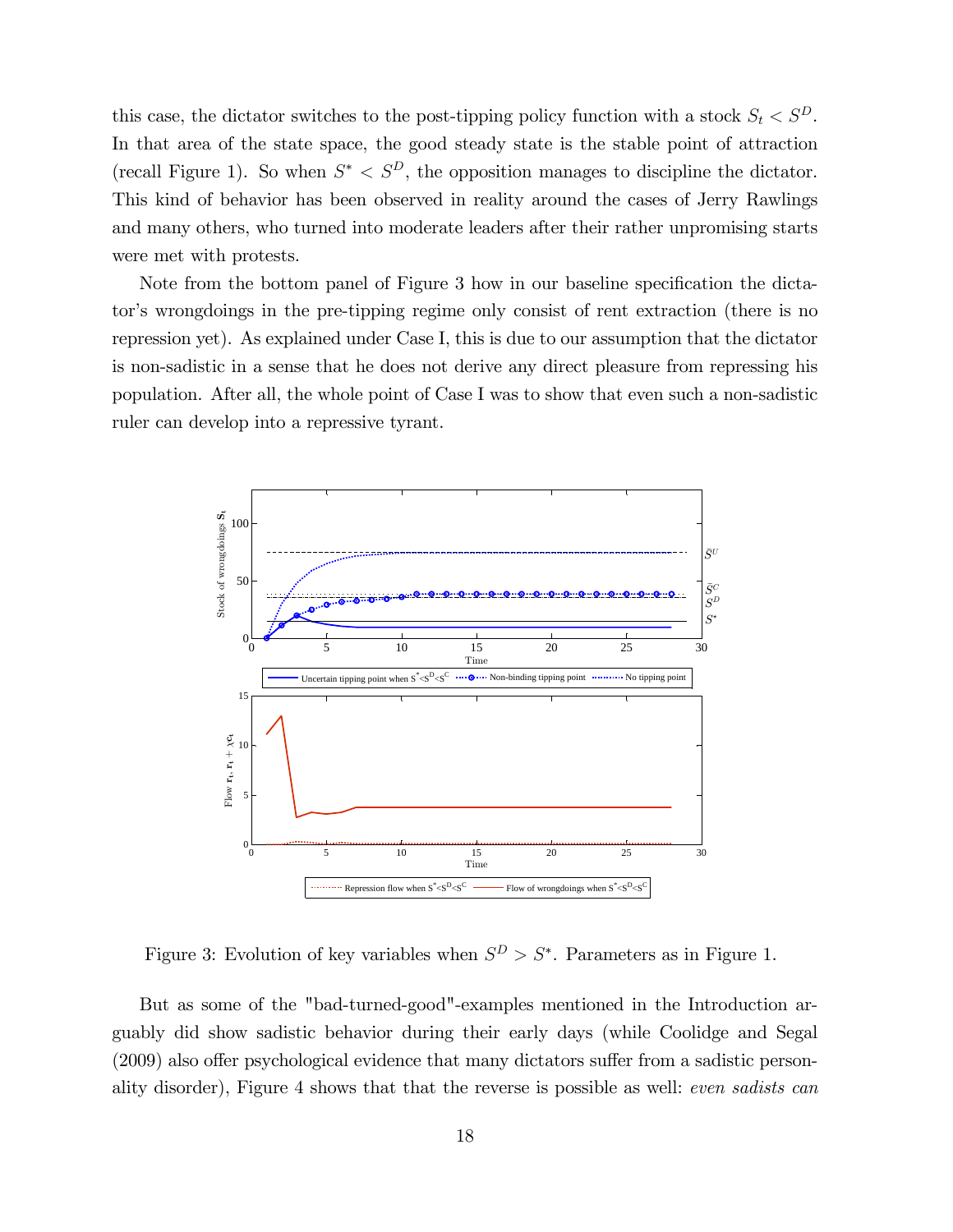be turned into behaving autocrats. We model sadism by modifying the dictator's utility function to  $u(c_t, r_t) = \log(c_t) + \rho \log(r_t)$ , with  $\rho > 0$ . As Figure 4's bottom panel shows, such a dictator starts repressing his population as of day 1 already (very much like Jerry Rawlings), but he still ends up as a moderate leader because his unpromising start triggers opposition before his stock of wrongdoings S has crossed the "point of no return",  $S^D$ .

Along these lines one should note that our model has nothing to say about the actual democratization efforts that were undertaken in practice by Rawlings et al. (also see Section 5 on this, as this is a logical extension for future research). Our model can however explain why those regimes moderated their use of political violence and repression, which is the focus of this particular paper.



Figure 4: Evolution of key variables when  $S^D > S^*$  and  $\rho = 0.15$ . Other parameters as in Figure 1.

Leap-frogging As Figure 5 illustrates, our model even allows for the possibility of leap-frogging. The figure simulates the behavior of two dictators,  $M$  and  $R$ . Let's say that these two dictators are concurrently running two different countries. The difference however is that Dictator  $R$  is intrinsically less benevolent than  $M$ . In particular, we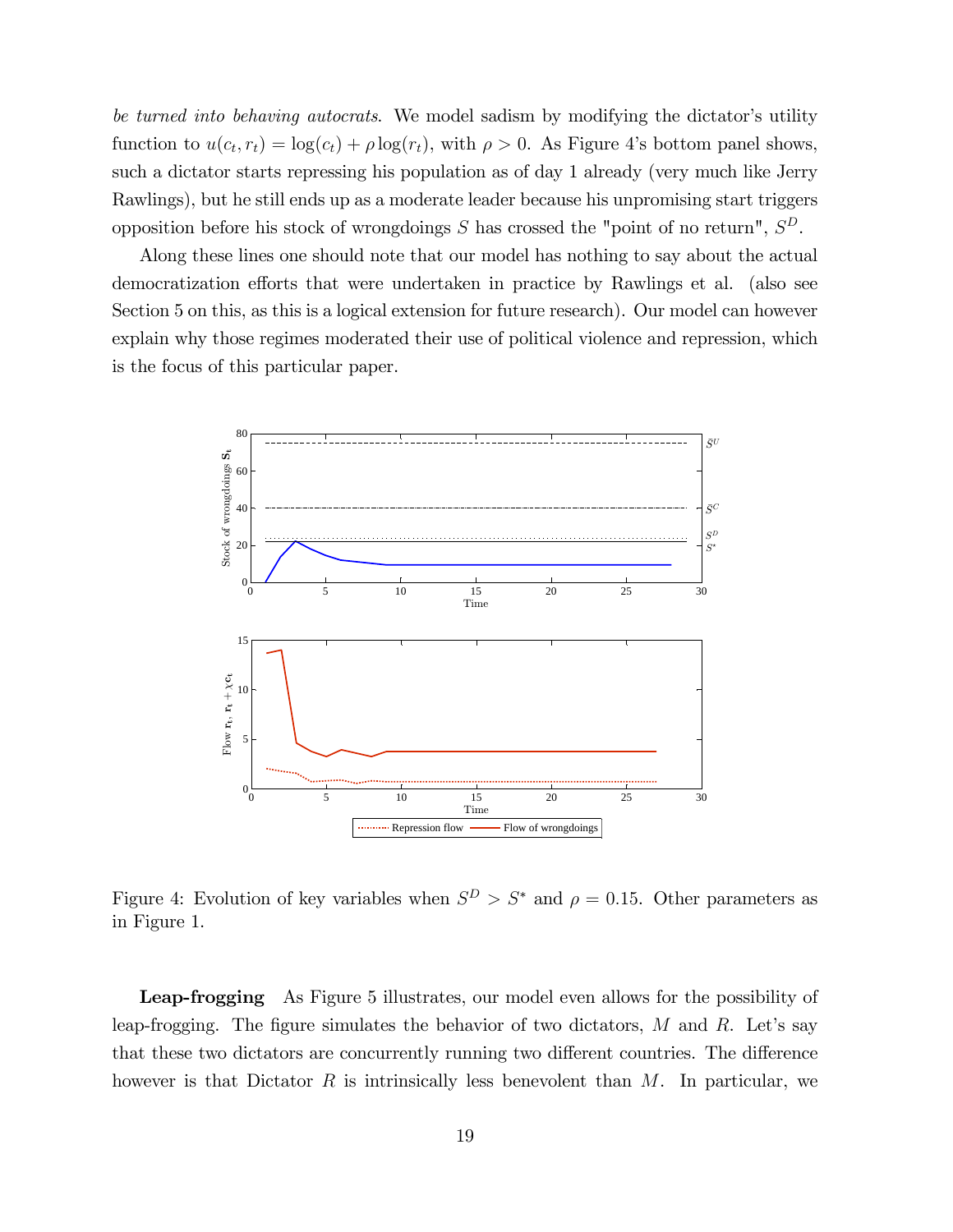assume that  $R$ 's preferences are less congruent with those of his citizens than  $M$ 's, while we also assume that R is sadistic (while M is assumed not to be). We model this by setting R's preferences equal to  $u_R(c_t, r_t) = \alpha_R \log(c_t) + \rho_R \log(r_t)$ , where  $\alpha_R > 1$  (as a result of which R is more inclined to extract rents from his country than M) and  $\rho_R > 0$ (this turns R into a sadist, taking direct pleasure in repressing subordinates).  $M$ 's utility function on the other hand continues to be given by  $u_M(c_t, r_t) = \log(c_t)$ .

Another important difference is that we assume that the location of the Mogadishu lines in the various countries is such that  $S_R^D > S_R^*$  (as in Case II), while  $S_M^D < S_M^*$  (so Dictator  $M$  falls under Case I).<sup>26</sup>



Figure 5: Evolution of key variables for Dictators M and R with  $\alpha_R = 1.1$ ,  $\rho_R = 0.15$ ,  $\beta_R = 0.99, \delta_R = 0.35, \text{ and } z_R = 40.$  Other parameters as in Figure 1.

<sup>&</sup>lt;sup>26</sup>Such a difference in the location of the  $S^*$ 's could for example stem from a lower start-up cost for the opposition-movement in R's country, than in M's. Alternatively, it could also be driven by cultural differences (Gorodnichenko and Roland, 2014), or by a difference in the geographical structure of the two countries. As for example argued in Campante, Do, and Guimaraes (2013), successful revolutions are harder to organize in countries with isolated capital cities, as a result of which those countries will have a higher S (and dictators in those countries can get away with more wrongdoings, which is in line with the empirical results reported by Campante et al.)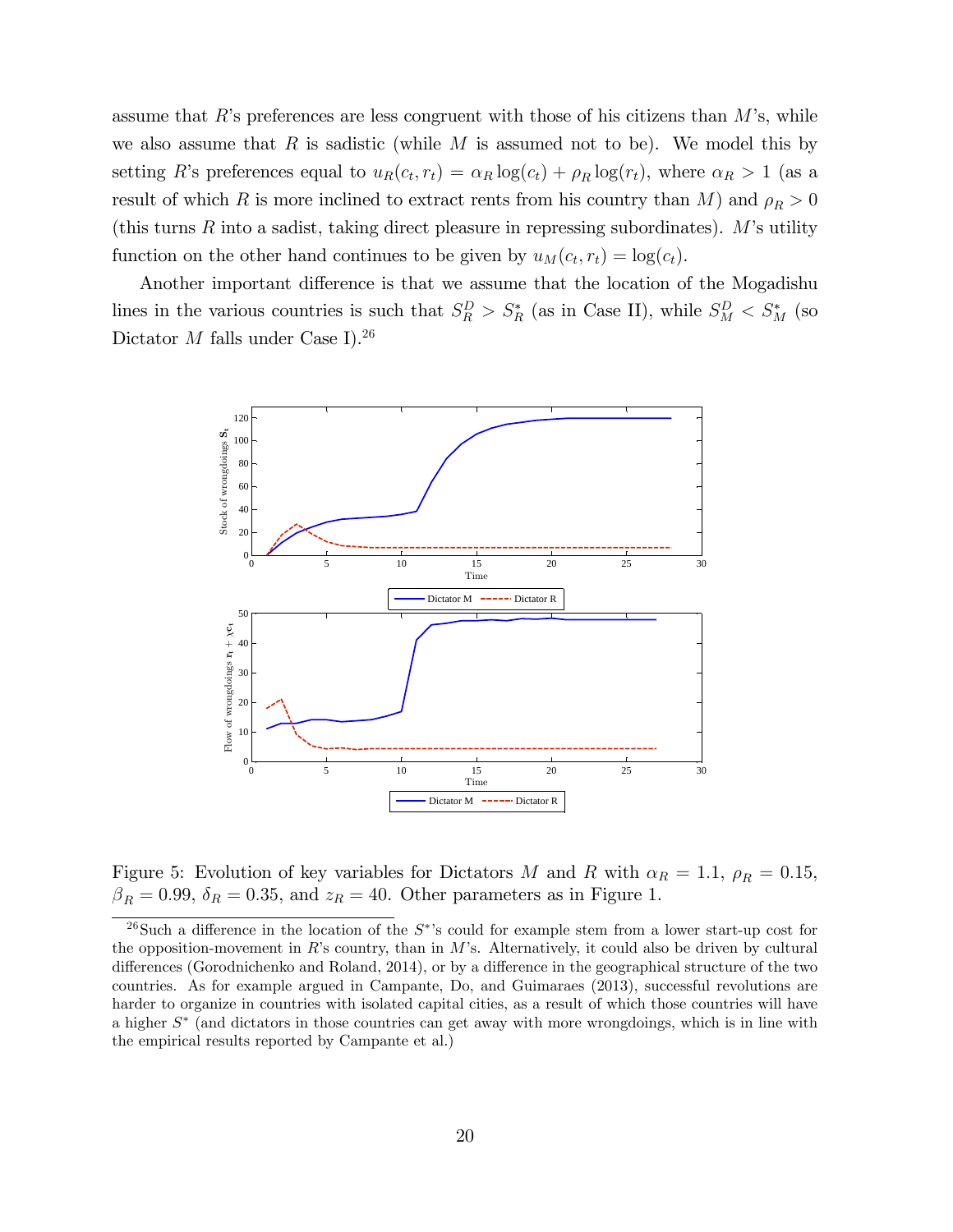As a result of  $\alpha_R > 1$  and  $\rho_R > 0$ , Dictator R makes a rather unpromising start repressing his population from day 1 and extracting large rents from the country. But because he comes to face significant opposition before his stock of wrongdoings has crossed  $S^D$ , he does not end up in the repressive equilibrium where a high stock S has to be accompanied by heavy repression  $r$ , but is disciplined instead. Dictator  $M$ , on the other hand, walks the reverse route: he makes the better start of the two, but stoops to a heavy use of repression later on - his non-sadistic preferences notwithstanding. So despite the fact that R's preferences are "worse" than  $M$ 's, and despite the fact that R makes a rather unpromising start, he will still end up as the "better" autocrat. In this respect, our model supports the wider notion that external circumstances are perhaps more important in determining whether a particular individual will display "good" or "bad" behavior, than intrinsic preferences.<sup>27</sup>

Leap-frogging does not seem to be merely a theoretical curiosity: when reading newspaper accounts from the early 1980s, Jerry Rawlings is very much portrayed as the bad guy, while Robert Mugabe was simultaneously being characterized as a relatively good guy (even being considered for the Nobel Peace Prize). By the late 2000s, however, these characterizations had flipped around: most of Mugabe's international awards and honours had been revoked, while Rawlings suddenly found himself on the receiving end. Our model is able to replicate such a reversal and suggests that it may have to do with the fact that Rawlings soon faced opposition when he started exercising repression, while Mugabe initially managed to get away with his first wrongdoings (most notably "Gukurahundi").

Summarizing As this section has shown, our model implies that the mobilization of anti-government opposition has the potential to bring about a significant change to a dictator's behavior - either for the better, or for the worse. This seems to be in line with reality. Holland (2008: 87, 171) and Meredith (2009: Ch. 8) for example describe how Mugabe's regime became more repressive after he started to feel the opposition by the Zimbabwean Movement for Democratic Change. The Movement's leader at the time, Morgan Tsvangirai, seems to agree with this assessment. He has stated that "the turning point of Mugabe was when he lost an election for the Örst time, when he lost the support of the people, when it dawned on him the people no longer supported him. Then he became reactionary. He reacted to the people's will by enforcing his will on the people."<sup>28</sup>

 $^{27}$ In very different contexts, this idea is supported by many psychological experiments, such as the Milgram Experiment and the Stanford Prison Experiment (see Milgram (1974) and Zimbardo (2007)).

<sup>28</sup>See http://www.theguardian.com/world/2014/feb/21/mugabe-celebrates-90th-birthday-zimbabweinternational-pariah.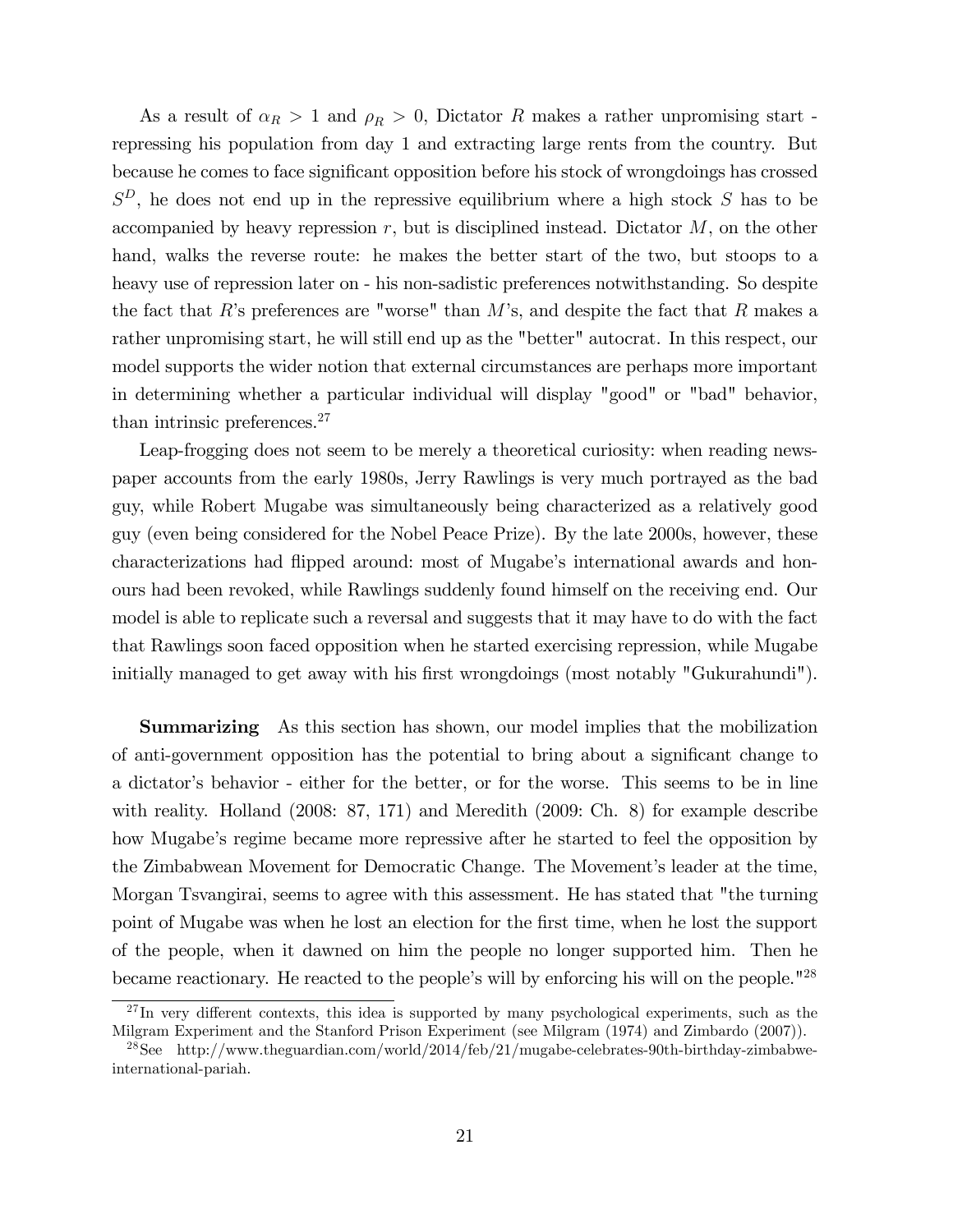Similarly, the derailments of Kwame Nkrumah and Ferdinand Marcos were triggered by them having to repress anti-government protests. At the same time, dictators like Jerry Rawlings, Kenneth Kaunda, Daniel arap Moi, and Chun Doo-hwan were disciplined by the mobilization of protesters against their regimes, which is in line with our model-outcome under Case II.

This also has the provocative implication that *any* dictator operating in our environment has the potential to end up as either a moderate leader, or as a vicious tyrant. Interestingly, even non-sadistic individuals who have absolutely no preference for exercising repression per se can already end up as repressive leaders (provided that their actions are not fully congruent with the preferences of society, which seems to be the case in reality - especially for non-accountable regimes (Maskin and Tirole, 2004)). This shines a new light upon Hannah Arendt's concept of "the banality of evil".<sup>29</sup> Such a view is also highlighted in Orizio (2004: 4) who quotes Ian McKellen as saying that "one of the few lessons I have learned from studying people who do terrible things is that they are all too human. And that we are all too capable of doing almost anything".

Our model finally shows that something which at first sight appears to be a rather minor non-congruence in preferences between the dictator and (a subset of) the public, has the potential to escalate and lead to serious conflict. Depending on the nature of the opposition, even a difference in religion could already be enough to form the necessary friction. For example: when the Muslim Brotherhood took over power in Egypt by ousting Hosni Mubarak, his well-regarded Finance Minister Youssef Boutros Ghali was sentenced in absentia to 30 years imprisonment and an 8.6 million dollar fine for utilizing the Finance Ministryís printer for campaigning purposes, and his alleged personal use of impounded cars. His trial lasted only 6 minutes and it is believed that Boutros Ghaliís Coptic-Christian background played a role in his conviction.<sup>30</sup> These examples could make leaders who fear similar consequences more desperate in clinging on to power (even if they have delivered high-quality work, as a result of which they should have nothing to fear on objective legal grounds). When such leaders have the opportunity to do so, it may even induce them to use repression in order to avoid an unfair trial. This actually seems to have occurred in Bahrein, where King Hamad (who has, by most economic standards, done quite well for his country since he came to power in 1999) recently repressed protests

 $^{29}$ In her report on the trial of Adolf Eichmann, Arendt (1963) argues that ordinary people can already commit serious atrocities if ordered to do so (Mulisch (1961) developed a comparable idea in his analysis of the Eichmann-case, while Milgram's (1974) "obedience experiment" provides some scientific evidence). Our model has a similar implication, but - unlike the Arendt/Mulisch/Milgram thesis - ours does not rely upon subordinates obeying orders. Instead, our model focuses on the banality of evil at the very top.

<sup>30</sup>See http://www.newsmax.com/Newsfront/Egypt-revolution-Mubarak-Ghali/2012/02/07/id/428738.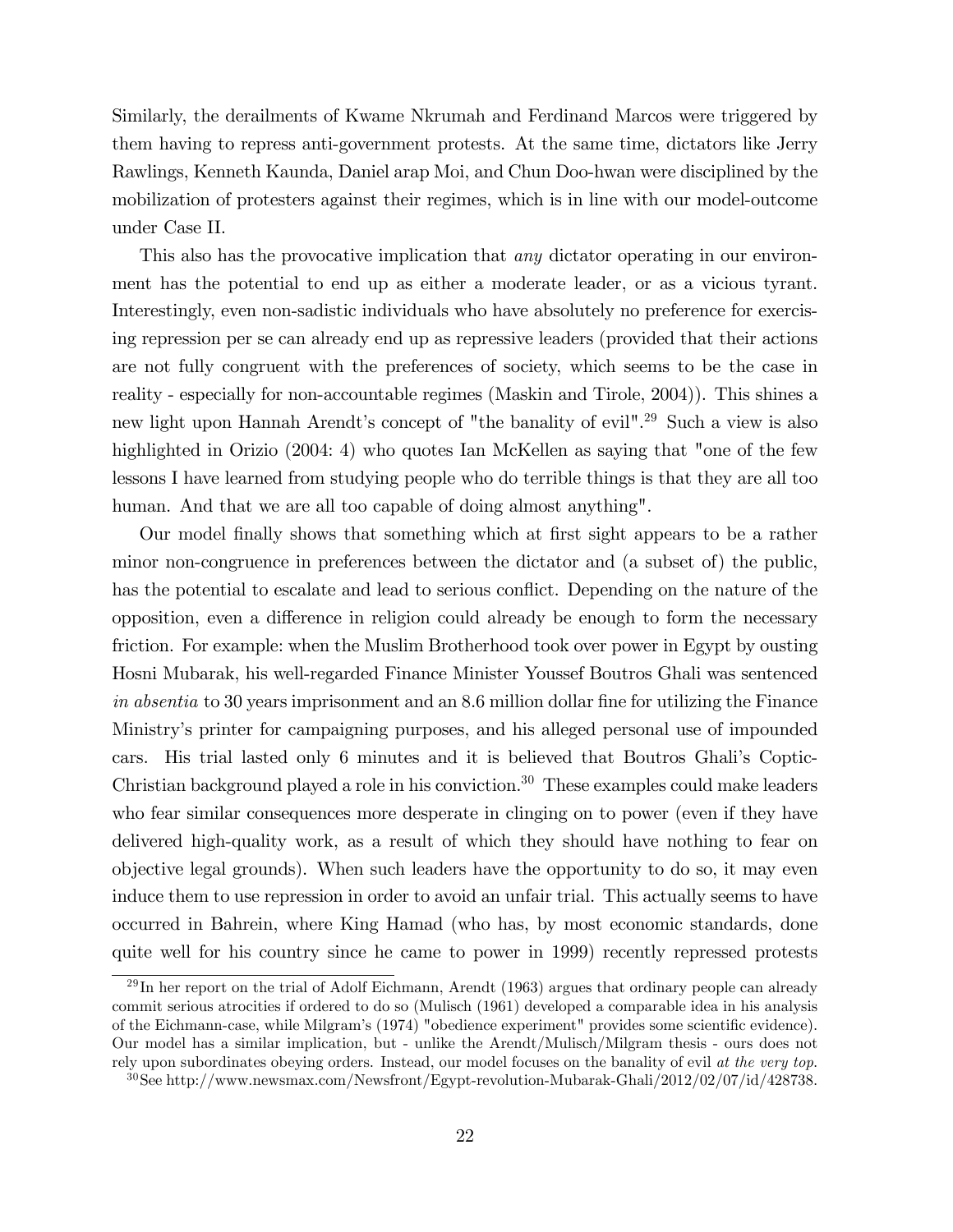that seemed at least partly motivated by religious differences (in Bahrein's case a Sunniruling family versus a Shia majority).<sup>31</sup> Given that Hamad now has even more to worry about if ousted, it is likely that he is willing to use repression again in the future to avoid retribution for his past offenses.

### 4 Policy implications

Our model also carries several policy implications. First and foremost, our model points towards the importance of accountability when it comes to disciplining leaders. In environments where leaders are more accountable,  $S^*$  will be lower such that any behavior which is non-congruent with the preferences of society is sooner met with opposition. As set out in Section 3, this decreases the risk that the leader of such a country will derail (especially recall Case II).

Secondly, it is also interesting to analyze the model's comparative statics with respect to z, the amount of divertible funds available to a dictator for rent extraction or repression. Such income can stem from the reception of fungible development aid or from the exploitation of natural resources. As noted by Besley and Persson (2011: 1425), there is a large empirical literature documenting the impact of resource rents on repression and civil wars, but theoretical work is scarce (Aslaksen and Torvik (2006), Acemoglu, Ticchi, and Vindigni (2010), Besley and Persson (2011), Acemoglu et al. (2012), Van der Ploeg and Rohner (2012), and Van der Ploeg (2012) being some exceptions).

As illustrated by Figure 6, having a lower amount z of fungible resources available increases the location of the critical level  $S^D$  while simultaneously making the highrepression steady state less repressive. Eventually, when z becomes low enough, this steady state even ceases to exist. In that case, there is no risk of derailment anymore and the low-repression steady state will be the unique (and stable) point of attraction. The reason for these comparative statics is that when  $z$  is lower, the dictator is no longer able to finance the high amount of repression that is necessary to sustain the very high-repression steady states.

The fact that the location of the critical point  $S^D$  is decreasing in z implies that dictators with access to more divertible funds, are more likely to derail and develop into repressive tyrants. It simultaneously also worsens the bad steady state (note how the latter shifts right when  $z$  increases). This suggests that the availability of fungible resources without proper checks-and-balances (remember that we condition on the dictator being

 $31Cf.$  http://www.bbc.co.uk/news/world-middle-east-14540571.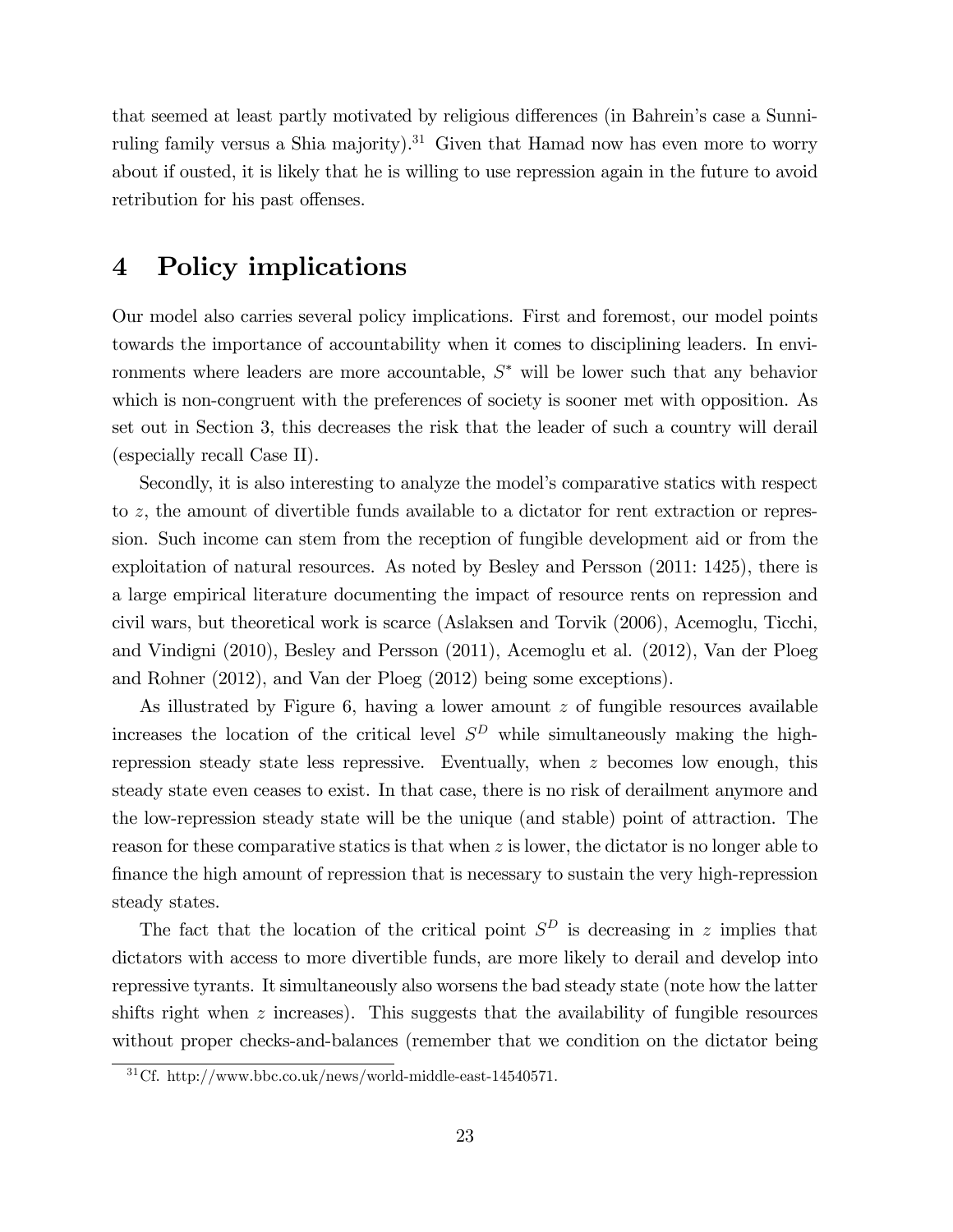non-accountable) is conducive to the derailment of leaders. This can be seen as a new and complementary form of the "resource curse".



Figure 6: Impact of changes in z. Other parameters as in Figure 1.

This prediction is consistent with some existing empirical work (even though the literature does not seem to have reached a broad consensus on this issue yet; cf. Cotet and Tsui  $(2013)$ : Besley and Persson  $(2011)$  report that exogenous aid inflows resulting from either a natural disaster or UNSC membership during the Cold War, raise the probability of political violence. For resource income, Lei and Michaels (2014) find that oilfield discoveries increase the likelihood of armed conflict, especially for countries that have already seen such conflict in the decade before the discovery. This result could be due to our prediction that a dictator who has used violence in the past, is more likely to use violence again in the future to avoid retribution for his past misdeeds. Finally, Wright (2008) reports how dictators with shorter "time horizons" (for example because they face a revolutionary threat) are more likely to abuse aid income as a means to stay in power.

The idea that the availability of divertible funds contributes to the derailment of dictators, also lines up well with anecdotal evidence available for many of the aforementioned examples. As discussed in the Introduction, Kwame Nkrumahís Ghanaian government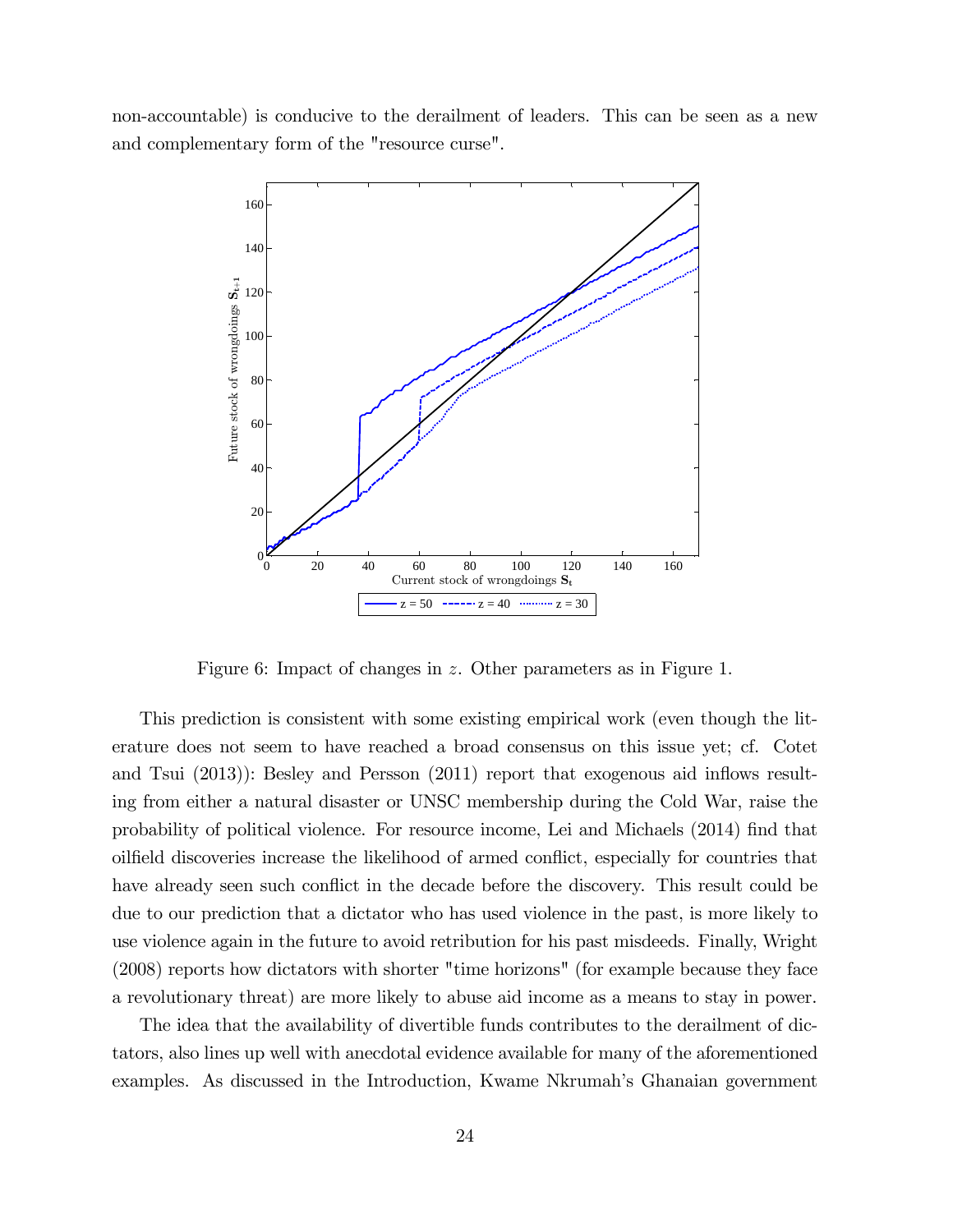was well-funded in the mid-1950s via the revenues generated from the duties on cocoaexports. Comparable conditions have been documented for the Philippines, Libya, and Romania. Marcos' regime in the Philippines benefitted in the early 1970s from a fourfold increase in the price of copra (the countryís main export product), while Libya and Romania saw its leaders (Gaddafi and Ceausescu) derail in the 1970s, when their governments were well-endowed after having profited from increases in the oil price (with Libya being an oil producer and Romania managing to generate "hard currency" during the oil crisis by exporting refined petroleum products; cf. Roper (2000: 55)). Similarly, it has been reported that Mugabe's government uses revenues generated by the exploitation of diamond fields for repressive purposes (giving rise to so-called "blood diamonds", see Human Rights Watch (2009)).

An analogous pattern can be observed around fungible resources stemming from development aid: Alberto Fujimoriís self-coup (which signaled the beginning of his repressive days) took place less than a year after Peru had received a low-interest rate IMF-loan (Hudson, 1993: 174), while Robert Mugabe's behavior first deteriorated during the 1980s - a decade in which his government was well-funded thanks to large aid inflows.<sup>32</sup> These aid inflows were meant to reward Mugabe for his benevolent behavior. Paradoxically, our model however implies that through this reward-system, Mugabe's promising start may actually have contributed to his subsequent derailment (also see Meredith (2009: 81) who recounts how Mugabe abused aid donations for purposes of repression).

At the same time, we already described in the Introduction how Daniel arap Moiís rule of Kenya became less repressive after the US reduced their aid flows to Moi's regime once it had become of less strategic interest following the collapse of the USSR.<sup>33</sup>

#### 5 Discussion

This paper constitutes a first step in providing an answer to an intriguing question: why have some promising, seemingly well-intentioned rulers turned into dreaded tyrants, while some ruthless dictators have made the opposite journey? Several important matters are left for future research. Most notably, our paper is very much focused at modeling the behavior of a dictator in the face of a novel complementarity, namely that between

 $32$  From 1979 to 1984, foreign aid to Zimbabwe increased by a factor 32 (measured in 2011 dollars, it went from 26 to 849 million dollars according to World Bank data). Over the same five year period, aid to neighboring and similarly-populated Angola only doubled (it went from 120 to 285 million dollars).

<sup>33</sup>According to World Bank data, aid to Kenya fell from 2 billion dollars in 1989 to 442 million in 1999 (all measured in 2011 dollars) - a reduction of more than 75 percent.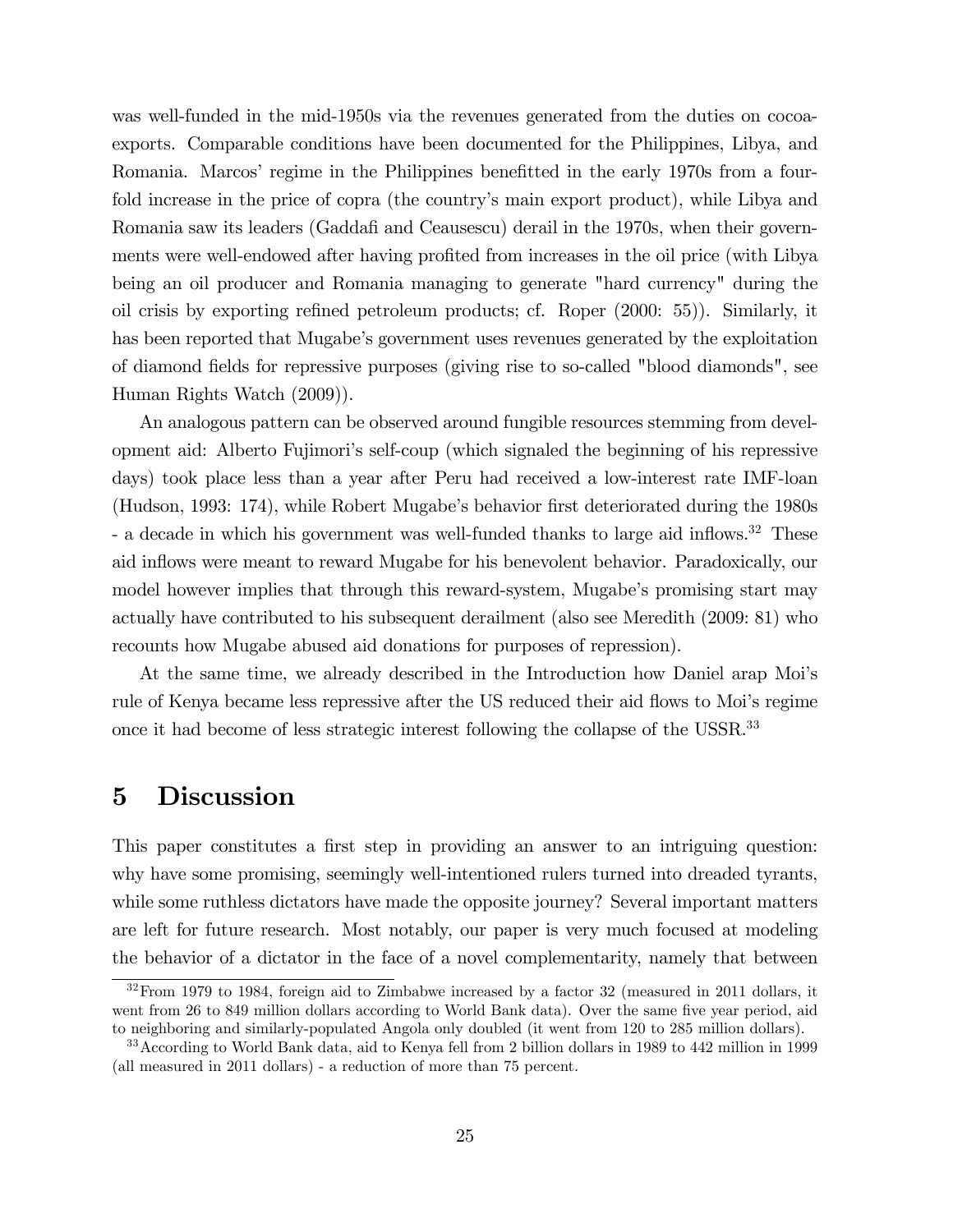his stock of wrongdoings and his flow use of repression. This comes at the expense of a less reÖned representation of the institutional environment. Our model for example abstracts from the intricate issues relating to the collective-action problems associated with opposition-mobilizations,  $34$  while it also takes the form of government (dictatorship) as given. Consequently, it would be interesting to model the institutional framework as well and investigate under what conditions autocrats can be made willing to share power. This is the focus of Acemoglu and Robinson (1999, 2000, 2001, 2006), among others, and it could be worthwhile to combine elements of such models with those of ours.

Additionally, the model's suggestion that derailed, repressive dictators are rather unhappy and suffer from ex-post regret (recall the discussion around footnotes 24 and 25) implies that they could in principle be persuaded to step down voluntarily, since it should be possible to offer them an outside option that is better than their (poor) status quo as an unhappy dictator. History indeed suggests that this at least was the case: there are many examples of repressive autocrats who chose to step down after being offered an asylum or amnesty escape option - enabling their country to install a new leader. Some notable examples include Idi Amin, Mengistu Haile Mariam, and Ferdinand Marcos, but numerous other cases are discussed in Larcom, Sarr, and Willems (2014).

Recently, however, the international community has moved to an institutional framework (centered around the International Criminal Court, henceforth "ICC", established in 2002 and based in The Hague) in which such amnesty/asylum-abdication deals are going to be made less easily. The background-presence of the ICC might make it more difficult to remove repressive dictators (despite the fact that they are unhappy) as the potential prospect of having to stand trial makes them less keen to relinquish power. This allegedly prevented Mugabe from abdicating after facing electoral defeat in 2008. While Mugabe was reportedly ready to step down, his generals persuaded him otherwise as they feared an ICC-prosecution. One of Mugabe's lieutenants was quoted as saying that "[t]he Old Man is staying, because Iím not ending up in The Hague."<sup>35</sup> What followed was an extremely violent period during which Zimbabweans had to suffer from hyperinflation, a cholera epidemic, as well as gross human rights violations.

On the positive side, the presence of the ICC holds the potential to discipline dictators

<sup>&</sup>lt;sup>34</sup>Cf. footnote 14. Also see a recent related paper by Gilli and Li (2014), which develops a further refinement by distinguishing between two groups that are able to launch a revolution: the ordinary citizenry and the "selectorate" (an elite group that holds the effective power to choose the leader).

<sup>35</sup>See http://www.theglobeandmail.com/globe-debate/when-justice-stands-in-the-way-of-a-dictatorsdeparture/article623912/. Also see Godwin (2010: 122) who quotes his personal chaplain as saying in 2008 that "the Old Man is tired, he wants to go, but there are others around him who will not let him step down".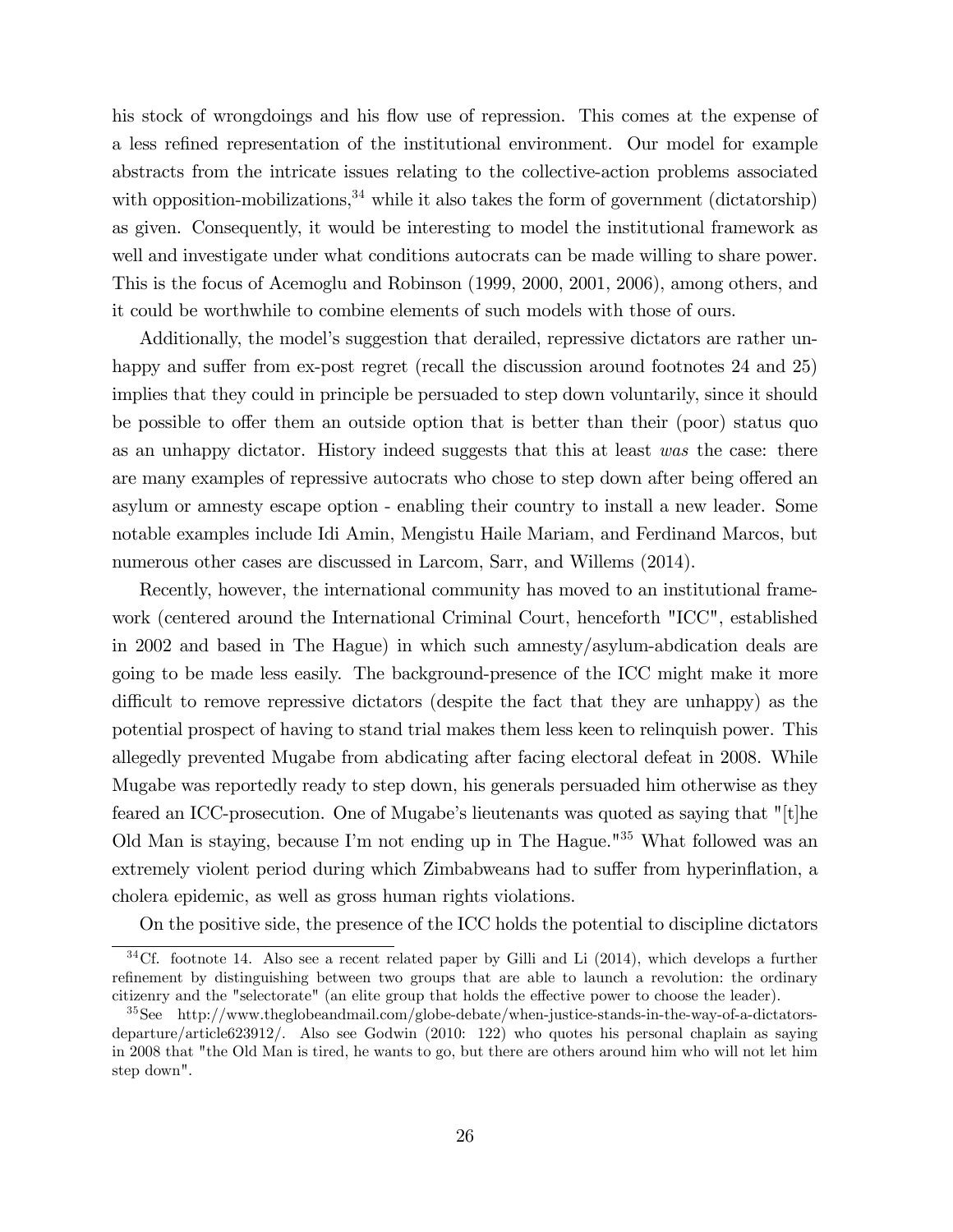and to deter them ex ante. Consequently, it is a priori not clear whether the recent move by the international community has indeed been counterproductive or not. Larcom, Sarr, and Willems (2014) analyze this issue in a simple two-period setup and it could be interesting to analyze a similar question using the framework developed in the present paper (which models the dictator's behavior in greater detail).

### 6 Conclusion

By the worst means, the worst. For mine own good, All causes shall give way. I am in blood Stepped in so far that, should I wade no more, Returning were as tedious as go  $o<sup>'</sup>er$ .

#### William Shakespeare, Macbeth.

In this paper, we have developed a model that can explain the observed phenomenon of dictators who, despite making a promising and seemingly well-intentioned start, end up as dreaded tyrants - and vice versa. We have shown that such mutations can result from, what at first sight appears to be, a rather minor non-congruence in preferences between the dictator and (part of) the population - for example stemming from a lack of accountability. The reason is that this initial imperfection can be greatly amplified through the complementarity in the dictator's stock of wrongdoings and his flow use of repression: when the population considers a dictator to have committed wrongs in the past, the dictator fears being overthrown as that may lead to corresponding punishment. Consequently, such a dictator becomes more willing to commit further wrongs (in the form of exercising repression) to reduce the probability of being ousted and punished (a channel that Shakespeare already alluded to in "Macbeth", see the above epigraph). This complementarity leads to the emergence of two steady states: one where repression is low and one where repression is high. Under the realistic assumption that dictators have imperfect information on their ability to "get away" with wrongdoings, our model can then give rise to both sudden deteriorations in behavior, as well as to sudden improvements.

In line with many of the historical accounts discussed in the Introduction, either development in our model is triggered by the mobilization of an opposition-movement against the incumbent. If this movement starts while the dictator's stock of wrongdoings is still low enough, the dictator is disciplined (as for example happened to Ghanaís Jerry Rawlings). But if the dictator's stock of wrongdoings has crossed some critical level by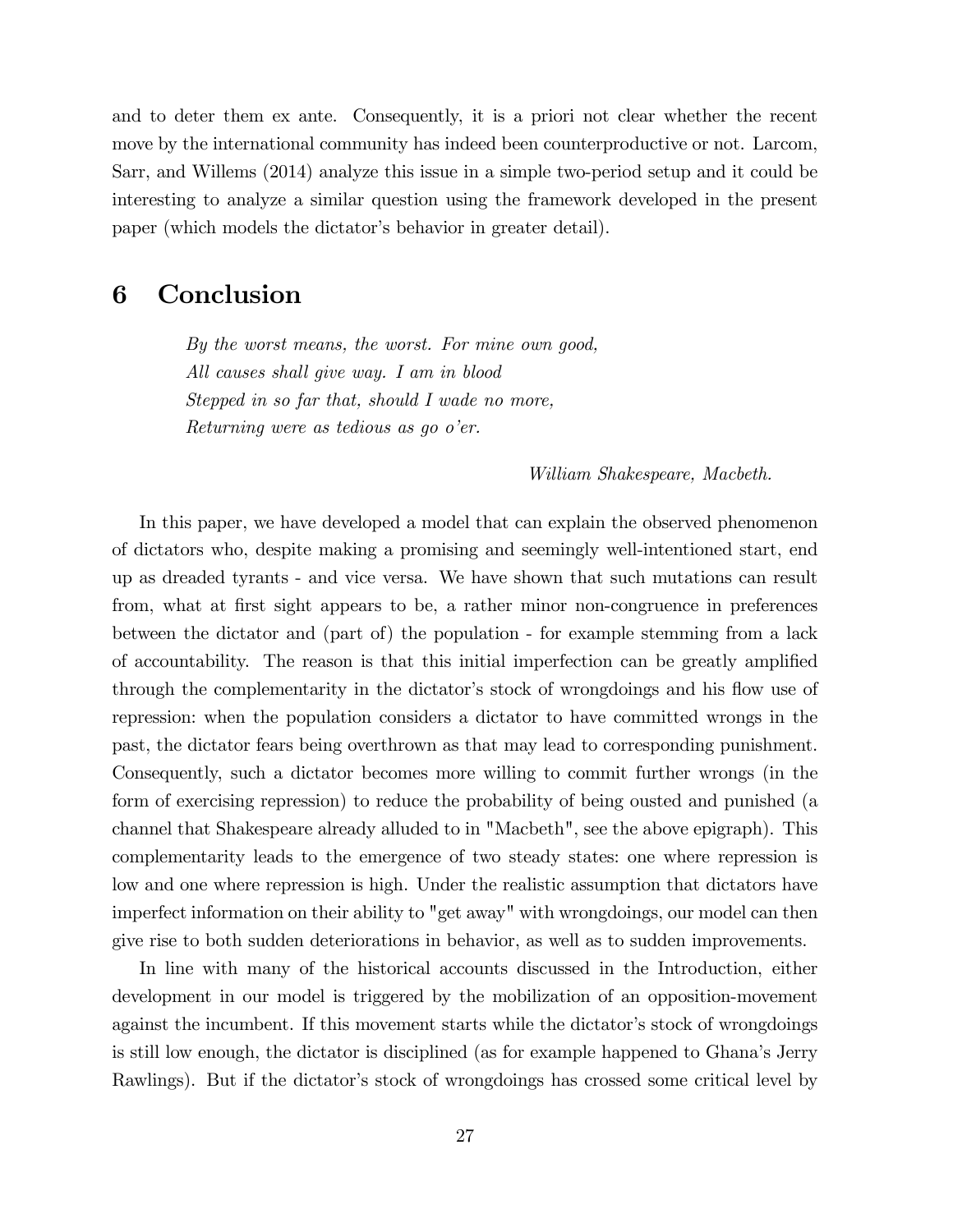the time the opposition mobilizes, a complete derailment of the dictator results and the model ends up in a bad steady state where repression is high (cf. the case of Robert Mugabe and Zimbabwe).

Interestingly, these results imply that *anyone* rising to power in our model environment has the potential to end up as a repressive tyrant - even a non-sadistic individual who has no desire for repression per se (provided that his actions are not fully congruent with the preferences of society, which seems to be a rather mild proviso - especially for non-accountable regimes). It furthermore shows that the actions of a dictator early on in his tenure do not have to correlate very strongly with his later behavior (even if his preferences remain stable). Few people would have predicted the derailment of Robert Mugabe when he was considered for the Nobel Peace Prize in the early 1980s, and yet this is exactly what has happened.

Finally, our model implies that dictators are more likely to derail when they have more divertible funds available. This identifies a risk associated with the popular policy of rewarding well-behaving (but non-accountable) rulers with fungible aid ináows (as happened with Mugabe) and forms a new possible manifestation of the resource curse.

#### 7 References

Acemoglu, Daron, Mikhail Golosov, Aleh Tsyvinski, and Pierre Yared (2012), "A Dynamic Theory of Resource Wars", Quarterly Journal of Economics, 127 (1), pp. 283- 331.

Acemoglu, Daron and James A. Robinson (1999), "Democratization or Repression?", European Economic Review, 44 (4-6), pp. 683-693.

Acemoglu, Daron and James A. Robinson (2000), "Why Did the West Extend the Franchise? Democracy, Inequality, and Growth in Historical Perspective", *Quarterly* Journal of Economics, 115 (4), pp. 1167-1199.

Acemoglu, Daron and James A. Robinson (2001), "A Theory of Political Transitions", American Economic Review, 91 (4), pp. 938-963.

Acemoglu, Daron and James A. Robinson (2006), Economic Origins of Dictatorship and Democracy, New York: Cambridge University Press.

Acemoglu, Daron, Davide Ticchi, and Andrea Vindigni (2010), "A Theory of Military Dictatorships", American Economic Journal: Macroeconomics, 2 (1), pp. 1-42.

Adams, John (1977) [1775], Papers of John Adams, Volume 2, Cambridge: Harvard University Press.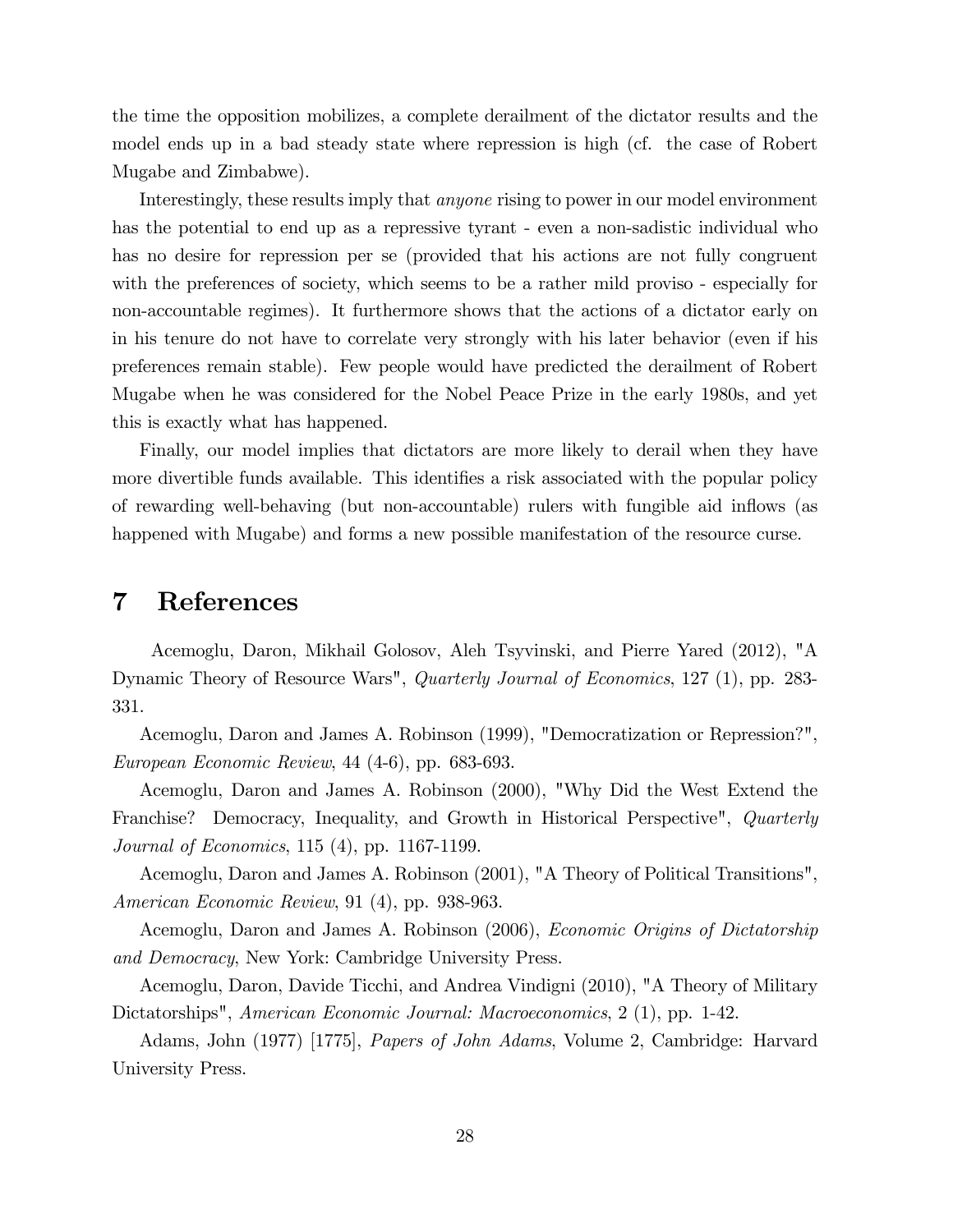Alesina, Alberto and Alex Cukierman (1990), "The Politics of Ambiguity", *Quarterly* Journal of Economics, 105 (4), pp. 829-850.

Arendt, Hannah (1963), Eichmann in Jerusalem: A Report on the Banality of Evil, New York: Viking Press.

Aslaksen, Silje and Ragnar Torvik (2006), "A Theory of Civil Conflict and Democracy in Rentier States", Scandinavian Journal of Economics, 108 (4), pp. 571-585.

Besley, Timothy (2004), "Paying Politicians: Theory and Evidence", *Journal of the* European Economic Association, 2 (2-3), pp. 193-215.

Besley, Timothy and Torsten Persson (2011), "The Logic of Political Violence", *Quar*terly Journal of Economics,  $126(3)$ , pp.  $1411-1445$ .

Bueno de Mesquita, Bruce and Alastair Smith (2011), The Dictator's Handbook: Why Bad Behavior Is Almost Always Good Politics, New York: PublicAffairs.

Cabrales, Antonio and Esther Hauk (2011), "The Quality of Political Institutions and the Curse of Natural Resources", Economic Journal, 121 (551), pp. 58-88.

Campante, Filipe R., Quoc-Anh Do, and Bernardo Guimaraes (2013), "Isolated Capital Cities and Misgovernance: Theory and Evidence", mimeo, Harvard Kennedy School.

Coolidge, Frederick L. and Daniel L. Segal (2009), "Is Kim Jong-il Like Saddam Hussein and Adolf Hitler? A Personality Disorder Evaluation", Behavioral Sciences of Terrorism and Political Aggression, 1 (3), pp. 195-202.

Cotet, Anca M. and Kevin K. Tsui (2013), "Oil and Conflict: What Does the Cross Country Evidence Really Show?", American Economic Journal: Macroeconomics, 5 (1), pp. 49-80.

Egorov, Georgy and Konstantin Sonin (2005), "The Killing Game: Reputation and Knowledge in Non-Democratic Succession", CEPR Discussion Paper No. 5092.

Fearon, James D. (2011), "Self-Enforcing Democracy", *Quarterly Journal of Eco*nomics, 126 (4), pp. 1661-1708.

FES (2003), We Lived To Tell: The Nyayo House Story, Nairobi: Friedrich Ebert Stiftung.

Gilli, Mario and Yuan Li (2014), "Accountability in Autocracies: The Role of Revolution Threat", Stockholm School of Economics Working Paper No. 29.

Godwin, Peter (2010), The Fear: Robert Mugabe and the Martyrdom of Zimbabwe, London: Picador.

Gorodnichenko, Yuriy and Gerard Roland (2014), "Culture, Institutions and Democratization", mimeo, UC Berkeley.

Grabsky, Phil (1997), I, Caesar: Ruling the Roman Empire, London: Butler & Tanner.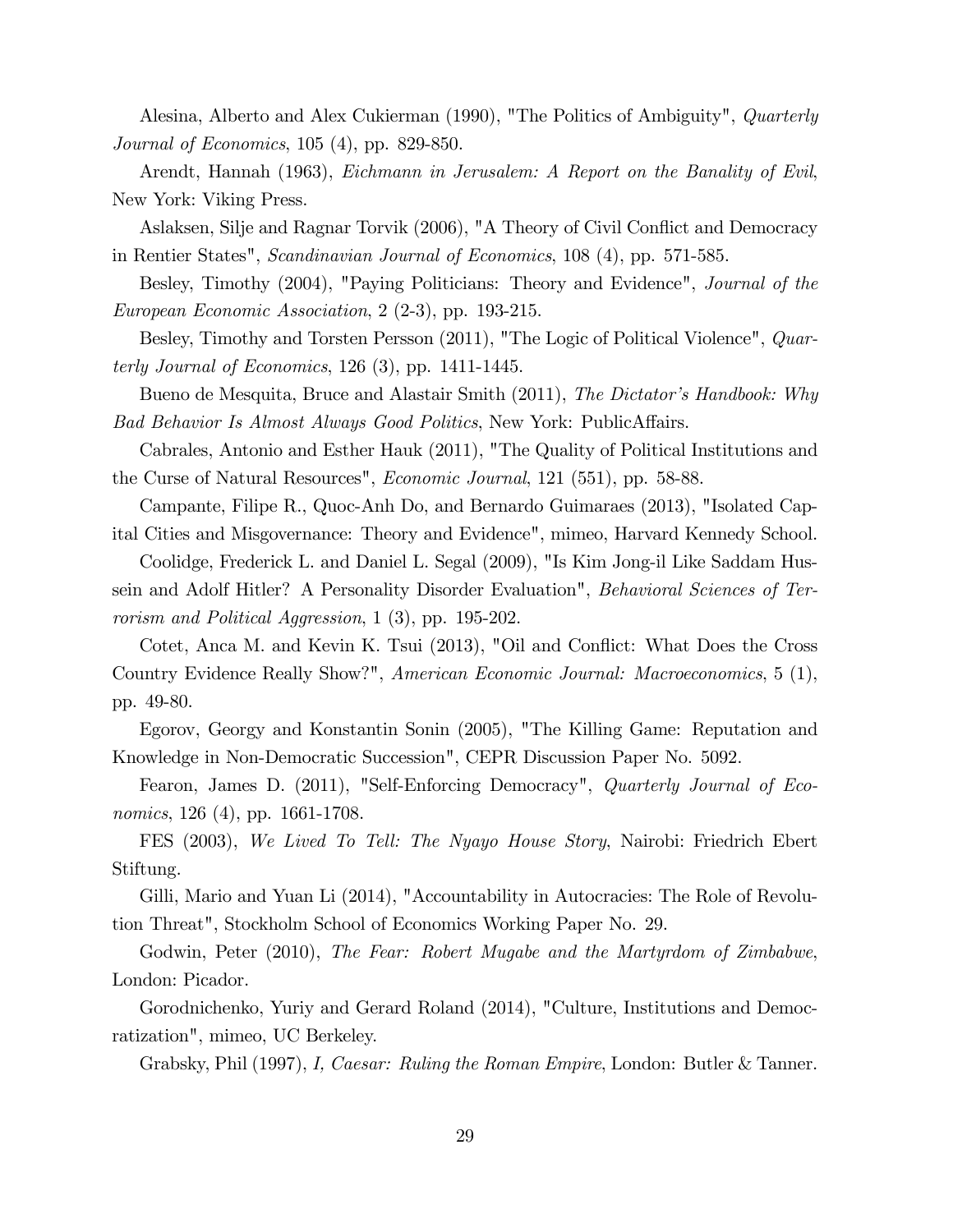Grossman, Herschel I. (1991), "A General Equilibrium Model of Insurrections", American Economic Review, 81 (4), pp. 912-921.

Guimaraes, Bernardo and Kevin D. Sheedy (2013), "Power Sharing, Rents, and Commitment", mimeo, LSE.

Hudson, Rex A. (1993), Peru: A Country Study, Washington D.C.: Federal Research Division, Library of Congress.

Holland, Heidi (2008), Dinner with Mugabe: The Untold Story of a Freedom Fighter who Became a Tyrant, Harmondsworth: Penguin.

Human Rights Watch (2007), No Room to Breathe, Special Report.

Human Rights Watch (2009), *Diamonds in the Rough*, Special Report.

Kim, Choong Nam (2007), The Korean Presidents: Leadership for Nation Building, Norwalk: Eastbridge.

Kuran, Timur (1989), "Sparks and Prairie Fires: A Theory of Unanticipated Revolutions", Public Choice, 61 (1), pp. 41-74.

Larcom, Shaun, Mare Sarr, and Tim Willems (2014), "What Shall We Do With the Bad Dictator?", Oxford Department of Economics Discussion Paper No. 682.

Lei, Yu-Hsiang and Guy Michaels (2014), "Do Giant Oilfield Discoveries Fuel Internal Armed Conflicts?", mimeo, LSE.

Maskin, Eric and Jean Tirole (2004), "The Politician and the Judge: Accountability in Government", American Economic Review, 94 (4), pp. 1034-1054.

Meredith, Martin (2009), Mugabe: Power, Plunder and the Struggle for Zimbabwe, New York: PublicAffairs.

Mijares, Primitivo (1986), The Conjugal Dictatorship of Ferdinand and Imelda Marcos I, San Francisco: Union Square Publications.

Milgram, Stanley (1974), *Obedience to Authority: An Experimental View*, London: Tavistock Publications.

Mulisch, Harry (1961), Criminal Case  $40/61$ , the Trial of Adolf Eichmann: An Eyewitness Account, Philadelphia: University of Pennsylvania Press.

Nordlinger, Jay (2012), Peace, They Say: A History of the Nobel Peace Prize, the Most Famous and Controversial Prize in the World, New York: Encounter Books.

Orizio, Riccardo (2004), Talk of the Devil: Encounters with Seven Dictators, London: Random House.

Orphanides, Athanasios and David Zervos (1994), "Optimal Consumption Dynamics with Non-Concave Habit-Forming Utility", *Economics Letters*, 44 (1-2), pp. 67-72.

Orphanides, Athanasios and David Zervos (1995), "Rational Addiction with Learning